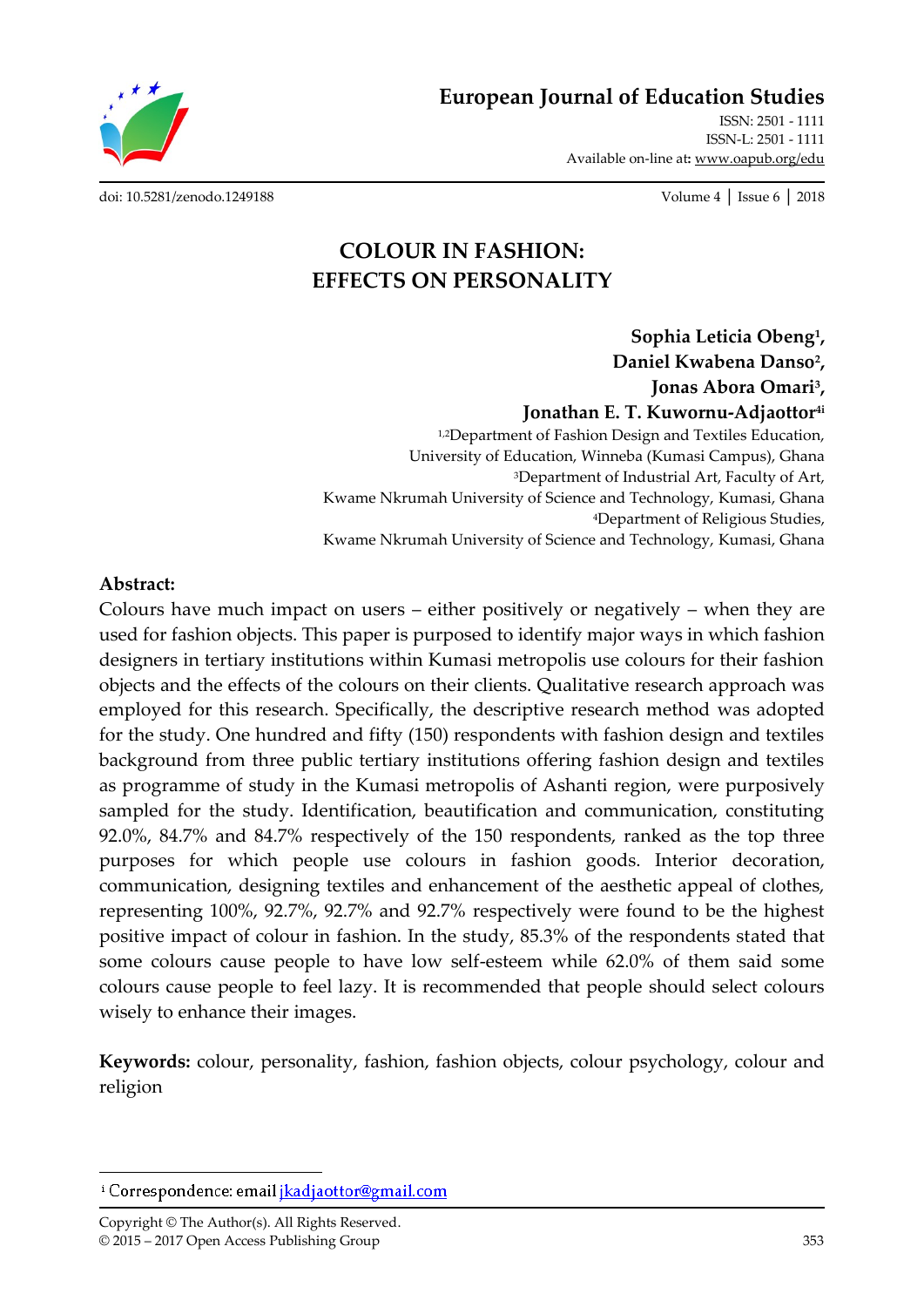#### **1. Introduction**

Colour is part of our daily lives. People use colours to express themselves and their emotions, to adapt to weather conditions (e.g. dark colours are used in winter to absorb the heat better while light colours are used in the summer to stay fresh), and also to simply help themselves feel confident with their bodies and appearance. Research indicates that over 80% of visual information is related to colour: that is, colour conveys information. It identifies a product or a company, as well as the quality of the merchandise and much more (Pride & Ferrell, 2003).

The colour is the sight sensation produced in the retina by the visible light rays that is the electromagnetic irradiation of 380-760nm wave length. According to this definition, colour is a feature of neither the sensation-producing light nor the lightemitting object, but it is a psychic experience produced by electromagnetic irradiation (Smederevac, Mitrovic, Colovic, & Nikolasevic, 2006).

The spectrum may be divided into several segments, which when collected together regardless their number, again produce the white light. If the spectrum is dispersed through a prism into three equal segments, three primary colours are obtained. The first colour classification includes the primary and complex colours.

Colour can influence consumers' purchase decisions, how they see things, their emotions, and thus it is integral to marketing. Colour photographs are commonly used in advertisements because they are thought to have superior attention getting properties (Meyer-Levy & Peracchio, 1995). For this reason, it is extremely important to understand how colour affects attitudes, beliefs, and feelings. Marketers can then apply such knowledge to develop effective promotional strategies and tactics. For instance, a package can be designed to appear taller or shorter: e.g., light-coloured packaging may make a package appear larger, whereas darker colours may minimize the perceived size (Pride & Ferrell, 2003). The right colours communicate meaning and please the eye, whereas the wrong colours can be unpleasant and even unsettling. As a functional component of human vision, colour can capture attention, relax or irritate the eyes, and affect the legibility of text.

Colours can also influence customers' emotions-positively or negatively. Pride and Farrell (2003) reiterate research has shown a consistent association of colours with certain feelings and experiences. For example, the colour 'Blue' is soothing and associated with wealth, trust, and security, whereas 'Red' connotes excitement and stimulation.

Understanding how involved consumers become in their apparel choosing in terms of colours - that is, their attachments to them- provides a deeper understanding of the dynamics of consumer behaviour and the nature and role of the product category of fashion. Evard and Aurier (1996) found involvement to be at the heart of the 'personobject relationship' and the relational variable most predictive of purchase behavior. Contemporary fashion research indicates consumers are often distributed across a wide range of fashion consciousness and behaviours. The highly fashion involved consumer has historically been important to fashion researchers and marketers because fashion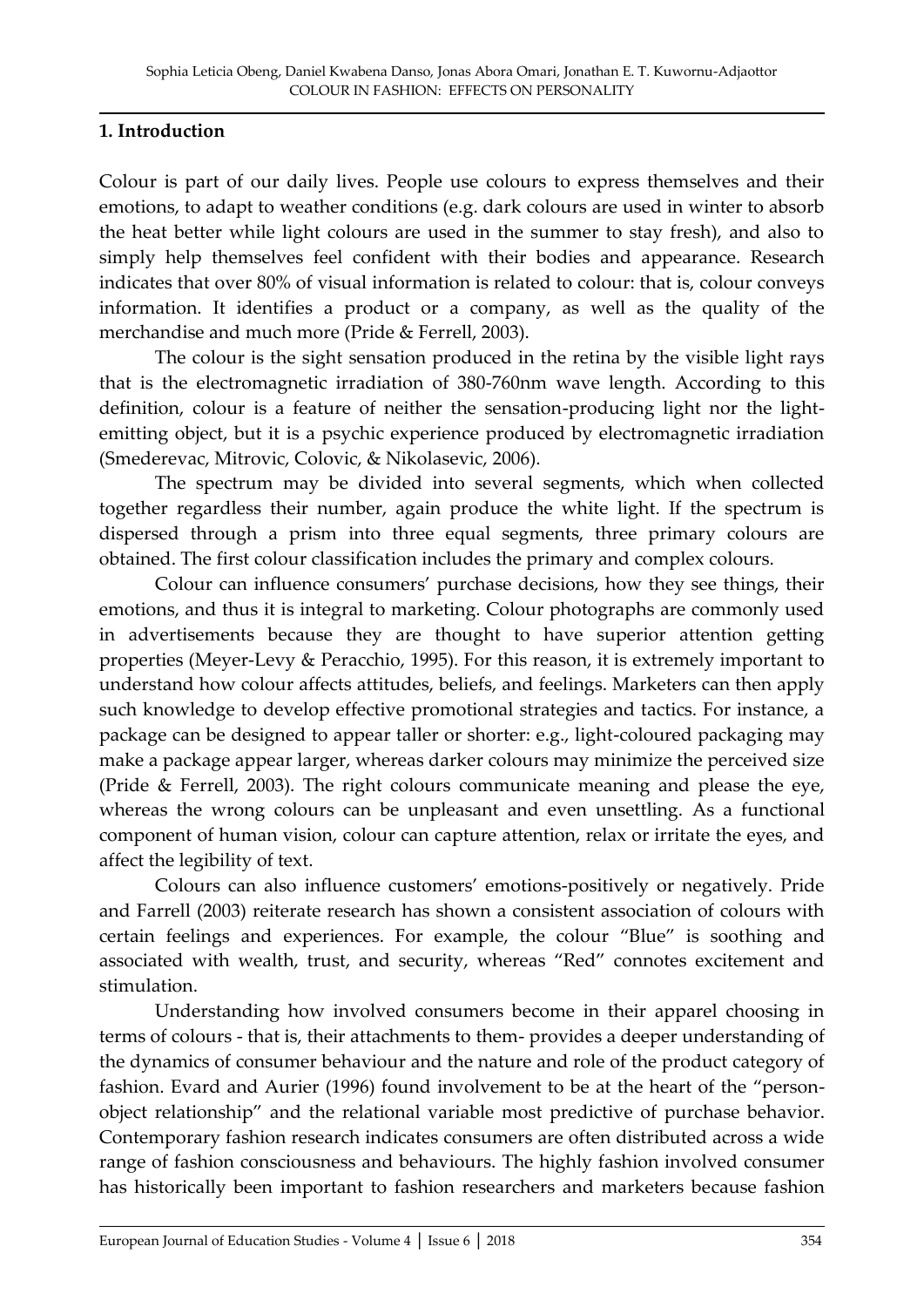involved consumers are seen as the drivers, influentials, and legitimists of the fashion adoption process (O'Cass, 2000).

There are a surprisingly small number of studies investigating the correlation between the individual colour preference and the personality. According to Luscher (1971), who advocates in his thesis that the subjects with similar colour preference may have similar personality traits, the subjects' psychological reactions/attitudes to the primary colours (blue, red, yellow and green) reflect their basic psychological needs. When, for example, someone does not like red, he/she unconsciously reflects anxiety (Zuckerman, 1991). Eysenck postulated that the introverts, unlike the extroverts, are preoccupied with their own thoughts and emotions, so they choose a social environment that allows them to achieve a medium level of the optimal excitement (Kandinski, 2004).

Ghanaians have been using colours to complement their beauty and occasions. For example, the use of arrays of colours displayed during festivals by the chiefs, queens and other ranking personalities in the society are the typical examples of the use of colours by Ghanaians. The use of colours in religious bodies in Ghana, especially the liturgical colours of the Roman Catholic and Protestant churches and their colours that help in distinguishing between the hierarchical ranks among their clergymen, are other examples of the usage of colours in the society. Fashion designers also select colours for the manufacturing of garments and other fashion products for use by the public.

In other cases, customers make their own selection of coloured fabrics for their conversion into garments by designers. It is found, however, that quite a number of fashion designers and users of the fashion objects do not have in-depth knowledge on colours and therefore do not make the right choice for specific occasions and personalities.

As a result, designers often produce coloured fashion articles which do not fit the intended occasions and personalities. Also, due to lack of knowledge on colours and their usage, consumers do not select the colours for positive impact on their personalities.

The research, therefore, primarily investigated into the selection of colours for use in fashion design objects for use by particular personalities and their impact. It is also aimed to provide information to fashion designers and the public to make right decisions in the selection of colours for use in fashion.

# **2. Literature Review**

# **2.1 Fashion**

Fashion is a general term for a popular style or practice, especially in clothing, footwear, accessories, makeup, body piercing, or furniture. Fashion refers to a distinctive and often habitual trend in the style in which a person dresses or to prevailing styles in behaviour. Fashion also refers to the newest creations of textile designers [\(www.fashion.news,](http://www.fashion.news/) 3/29/2012). The more technical term *costume* has become so linked to the term 'fashion' that the use of the former has been relegated to special senses like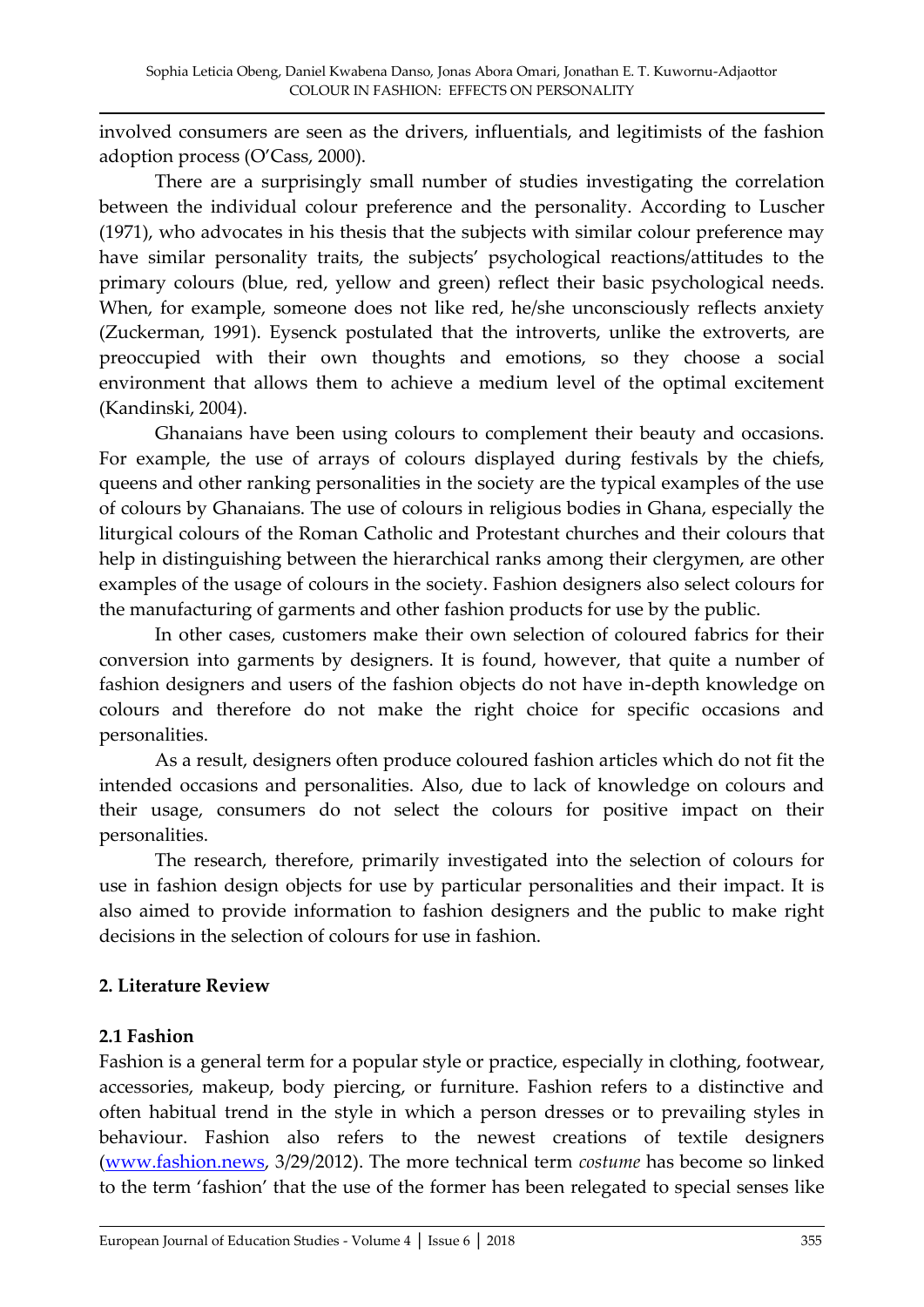[fancy dress](http://en.wikipedia.org/wiki/Costume_party) or [masquerade](http://en.wikipedia.org/wiki/Masquerade_ball) wear, while 'fashion' means clothing more generally, including the study of it. Although aspects of fashion can be feminine or masculine, some trends are **androgynous** (Cumming, 2004).

Fashion is a subject of vital interest in the urban centres of the world, fashion matters enormously, especially to the youth. Fashion is an international language and global business. It is also a popular career option and one of the most oversubscribed fields of higher education (Jones and Sue, 2011).

Fashion refers to a style that is popular at a time. Miniskirt and platform shoes and both styles may be in fashion depending on their current acceptance by consumers (Diamond & Diamond, 2007). Fashion has the power to transform an image and make a social statement. To some, fashion is an artform and to others, it is almost a religion. However, for most people, it is a method of utilizing clothing, accessories and hairs to show or hide a person's self. One can use fashion to disguise his or her true self conservation in vamp clothing. Fashion statements can be made with clothes, accessories, shoes, hair, makeup, and even cellphones. Designers can greatly influence the direction fashion will go (Nellis, 2010).

# **2.2 Colour**

Colour is comprised of visible light; objects absorb different wavelengths and the colour that we see is the unabsorbed light reflected back to the eye. As light enters the eye, it interacts with receptors in the retina (also referred to as cones) to produce vision and colour. These receptors send information via the optical nerve to the thalamus region of the brain, where all sensory impulses converge (Mahnke, 1996), synapses fire and information is then sent to the visual cortex. In effect, the eyes and optical pathways merely transfer light information to the brain where sensory experiences of colour are interpreted. As such, the brain acts as a translator between light and colour perception, mediating our responses to colour information. New developments in understanding visual perception have been made possible by advances in technology, and although a large portion of our knowledge regarding the mechanics of colour vision was developed in the last century, it has been a topic of interest to scholars since antiquity.

#### **2.3.1 Uses of colours**

According to Bennett (1991), colour is a powerful and important communication tool, and it is tied to religious, cultural, political and social influences. By stopping to consider what each colour represents and is linked to in the 'real world' we can make informed design decisions that ensure we appeal to our target audience. Without this consideration, we run the risk of offending the very people we are designing for.

#### **A. It affects your mood**

Most of us have a favourite colour or prefer some colours over others. This is because colour can affect our moods so we surround ourselves in the colours that have a positive impact on our mood. Red can boost your energy, yellow often makes people feel happier, and blue is proven to bring down blood pressure and slow your heart rate which is why it is often associated with being relaxing. If you combine the happiness of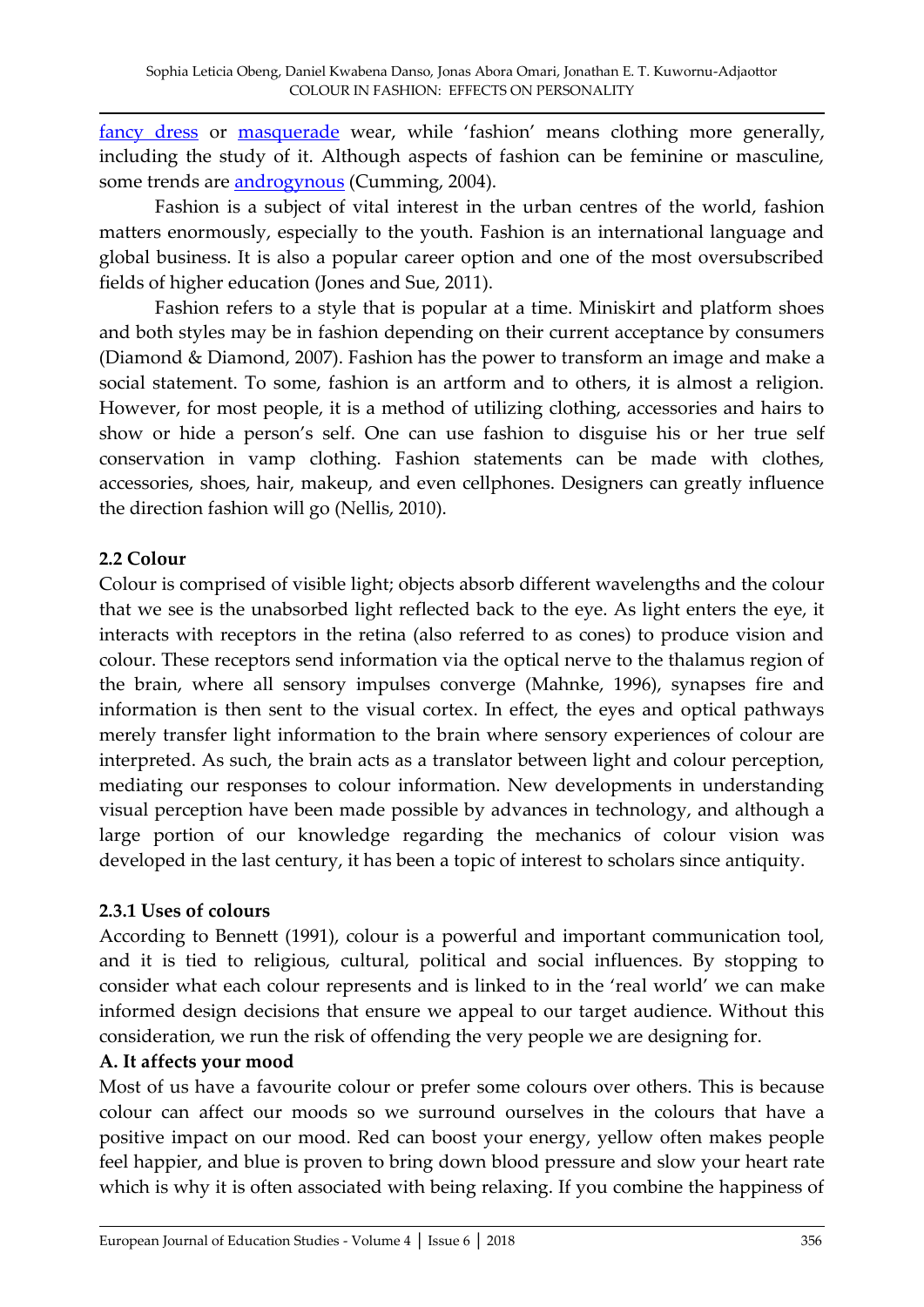yellow and the relaxing feel of blue you get green, a very pleasing colour for many people**.** Mental health units are known to use pastel tones on their walls so that patients feel calm, happy, and relaxed. Walls that are beige with a pink tint combined with mint green floors are a popular combination as it is said to create a soothing, harmonious and calm area. At the other end of the spectrum, literally, schools tend to use bright colours that appeal to children (Wilson, Centerbar, Kermer & Gilbert, 2005).

When choosing colours for your next design it is important to consider how they will combine and sit with the other elements on the page and what impact that will have on the mood of your audience.

# **B. Colours communicate invisibly**

Kandinsky (1994), one of the first pioneers of colour theory and a renowned Russian painter and art theorist, believed that the following colours communicate the following qualities**:**

- Yellow warm, exciting, happy
- Blue **–** deep, peaceful, supernatural
- Green peace, stillness, nature
- White harmony, silence, cleanliness
- Black grief, dark, unknown
- Red glowing, confidence, alive
- Orange radiant, healthy, serious

**C. Colour has cultural significance** According to Petterson (2004), different colours mean different things in different places. This is extremely important for designers to know because without an awareness of the cultural significance of a particular colour, you risk offending your entire target audience. Purple, for example, is a colour of mourning in Thailand. In western culture however, it is associated with royalty, luxury, wealth and sometimes magic. The brand colour for Thai Airways is purple. On first glance this seems like a huge error on their part because as mentioned above, purple is a colour of mourning in Thailand. It is most likely, however, that the Thai Airways website isn't aimed at locals but at tourists, therefore if westerners view the site and see purple it will associate Thai Airways with values such as luxury and comfort. Other examples are:

- In western cultures black is a colour of mourning;
- In Japan, however, it is a colour of honour with white as the colour of mourning;
- Red in the west represents danger, love, passion;
- In India it is a colour of purity, in China it is a colour of good luck and in South Africa it is a colour of mourning;
- Yellow represents courage in Japan, mourning in Egypt and hope in the West.

# **D. Colour can be inspired by our surroundings**

We live in a colourful world, a world that acts as the perfect inspirational trigger for design (Bell, 2004). The best thing about looking to the environment for design solutions is that the palette is always changing, from autumnal oranges to cold winter blues. So where better to look than out of your window is to take in the colours and then apply them to your designs. Drawing inspiration from nature for your designs also makes you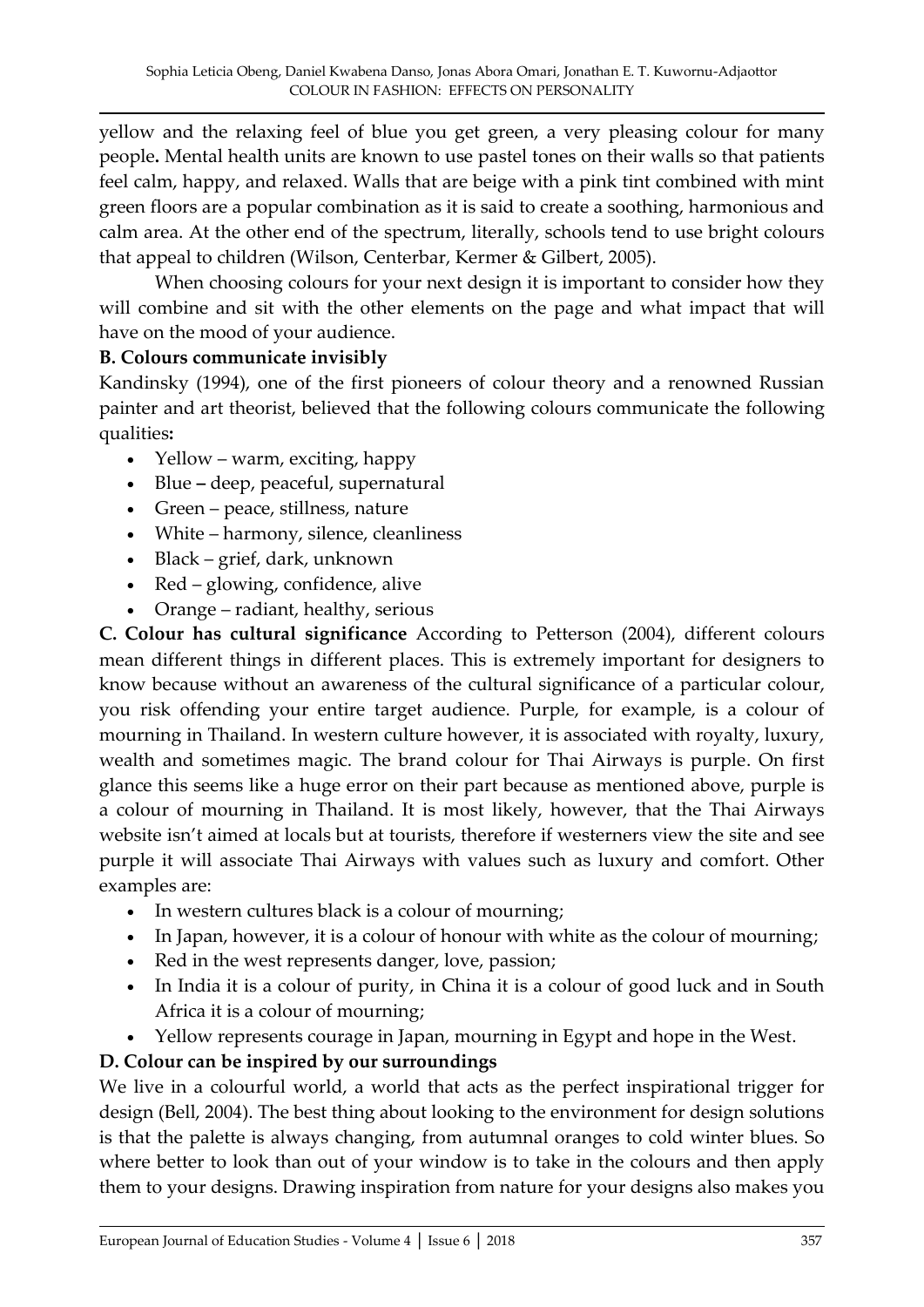look at the world differently. Normally, we whiz by from place to place but you notice the finer details and undiscovered gems when you actually stop to take it in.

#### **E. Colour has political associations**

Individual political parties are associated with one colour or another. Depending on whom your audience is, this might prove to be valuable information when designing. The association between political parties and colours isn't a new connection but it is often taken for granted. In the UK, for example, the following pairings exist:

- Labour **–** Red
- Conservative **–** Blue
- Liberal Democrats– Yellow
- The Green Party Green

If a colour is representative of a political party then the values and behaviours that the party is known for can be suggested through the use of this colour.

- Red is often linked to socialism and communism
- White has links to pacifism and the surrender flag. In contrast to this, black is a colour that is used in conjunction with anarchism.
- Working class Nazism is associated with the colour brown as the South Africans known as the 'brown shirts'.

A design with one of these colours as the dominant shade may well hint at a right wing or a left wing preference or at extreme behaviours (Birren, 1956).

# **F. Religion can be linked to colours**

As with politics, colours are representative of certain religions. So as not to unintentionally offend anyone through your designs, some examples of these colour/religion associations are:

- Green is considered to be the holy colour of Islam
- Judaism is represented by the colour yellow
- In Hinduism, many gods have blue skin
- White is linked to peace across many religions

Again, this may only be necessary information if you are designing a site that has specific links to religion but it also emphasises that a thorough knowledge of your audience is a fundamental part of the design process (Birren, 1956).

In Christian religion, it is found that colours have much symbolic significance in the churches. They suggest the majesty of the feast or signify the sentiment of the special occasion for which a particular service is celebrated (Lang, 1989). The Anglican Church, for example, uses the following colours, among others, with symbolic significance and also for particular occasions (Anglican Lectionary, 1997):

- White is a symbol of purity, joy and bright light of truth and used in occasions such as Christmas, Epiphany, Easter, Ascension, Trinity Sunday, Transfiguration, All Saints Day, Baptism, Marriages and Feast of Dedication of a Chapel.
- Violet (or Blue) is a colour of penitence and expectations. It is used during advent and from Ash Wednesday until the day before Palm Sunday. It is also used during funerals.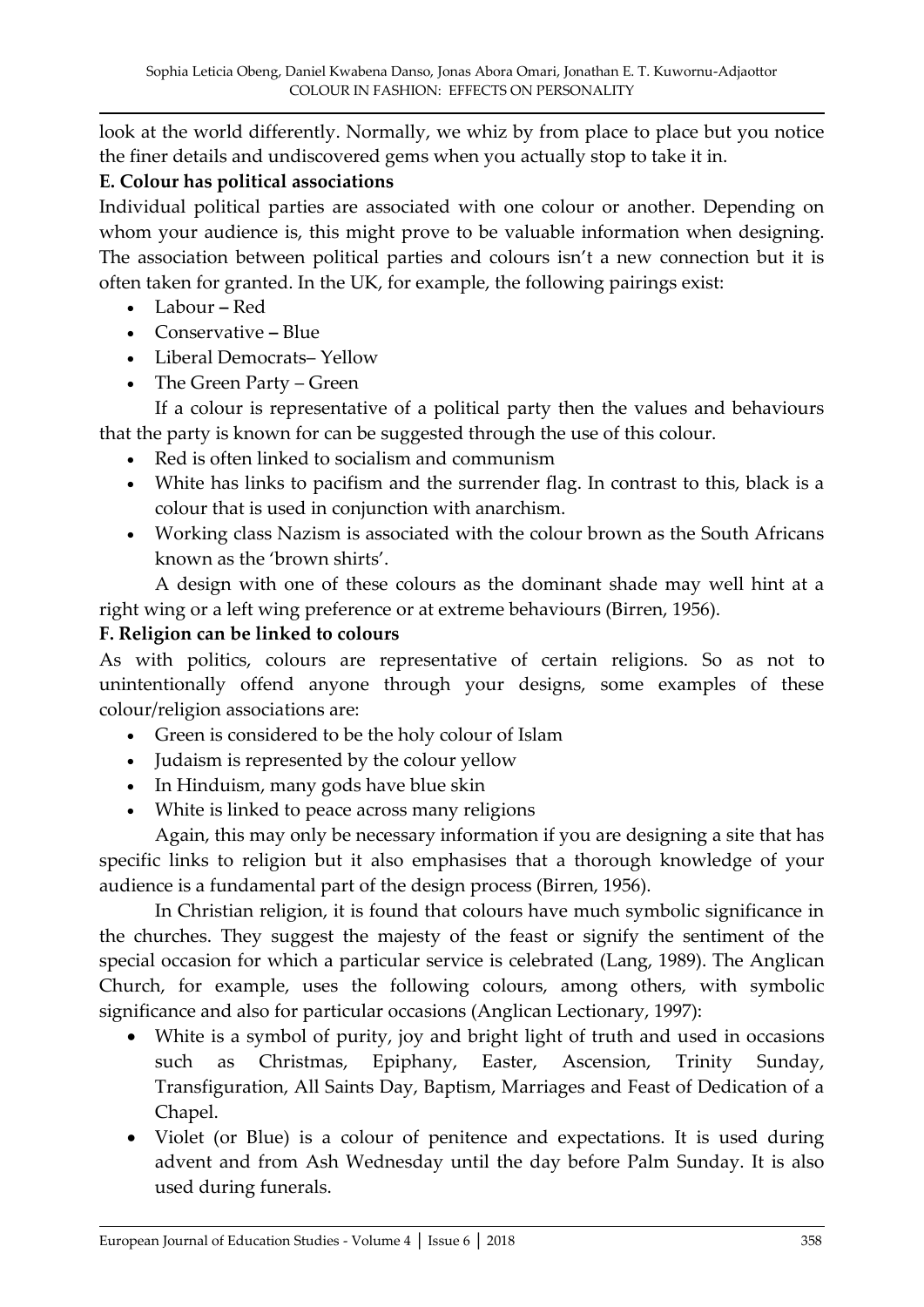- Red is a symbol of blood and also represents the Holy Spirit. It is used on Pentecost Sunday, for Confirmation, Ordination and for Feast of Saints venerated as martyrs.
- Green is the common colour mostly used on all days outside the two great festival periods – Epiphany and Pentecost.

Additionally, the hierarchical ranks among the clergy in the episcopal churches, especially, are better identified for recognition by the colours of garments they use. Bishops in Methodist, Anglican and Roman Catholic churches, for instance, are allowed to use purple clerical shirts but clergymen below that rank are not permitted to wear clerical shirts of such a colour.

#### **G. Age affects people's colour preferences**

Colour expert Faber Birren carried out many studies into this area and in his book Colour Psychology and Colour Therapy, he states that for both genders, blue and red '*maintain a high preference throughout life*'. He found that yellow is popular with children but as they move into adulthood it shows less popularity. Birren found that '*with maturity comes a greater liking for hues of shorter wave lengths (blue, green, purple) than for hues of longer wave lengths (red, orange, and yellow)."* Another factor that influences people's colour preferences is that throughout their life, there will be social and cultural changes and this can directly impact on their favourite colours. Some knowledge of what colours certain age ranges prefer can be valuable for designers. If you were designing a website for a toy store or a children's TV channel, then knowing they prefer bright colours and yellow in particular would help with your design decisions. Likewise, if you designed a website for a charity whereby the audience was to be the older generation then blue, green or purple might be ideal, based on Birren's findings. Colour is a complex subject with many strands and it has the power to subliminally convey values and stories.

#### **2.4 Fashion, Colour and Personality**

Physical appearance is one domain that people frequently use to formulate impressions of others. Physically, attractive people are helped, trusted, and preferred as employees or mates (Buss, 1995) to a greater degree than less attractive people. Additionally, individuals may consciously or unconsciously manifest aspects of their personalities through their physical appearance. For instance, one argument against forcing children to wear school uniforms is that uniforms suppress their freedom of expression and individuality. Transgendered peoples' use of clothing to express their gender-identity is another example. Observers can form judgements based on a target's conscious clothing decisions or behavioural residue that reflects one's appearance. Gosling, et al. (2002) proposed a model to explain how individuals can influence the environment around them and how that individual expression in physical environments provides valuable information that observers use in forming their impressions. According to this model, there are four mechanisms that link individuals to their environments.

The first two mechanisms describe the more conscious efforts of clothing selection and are categorized as identity claims: self-directed and other-directed.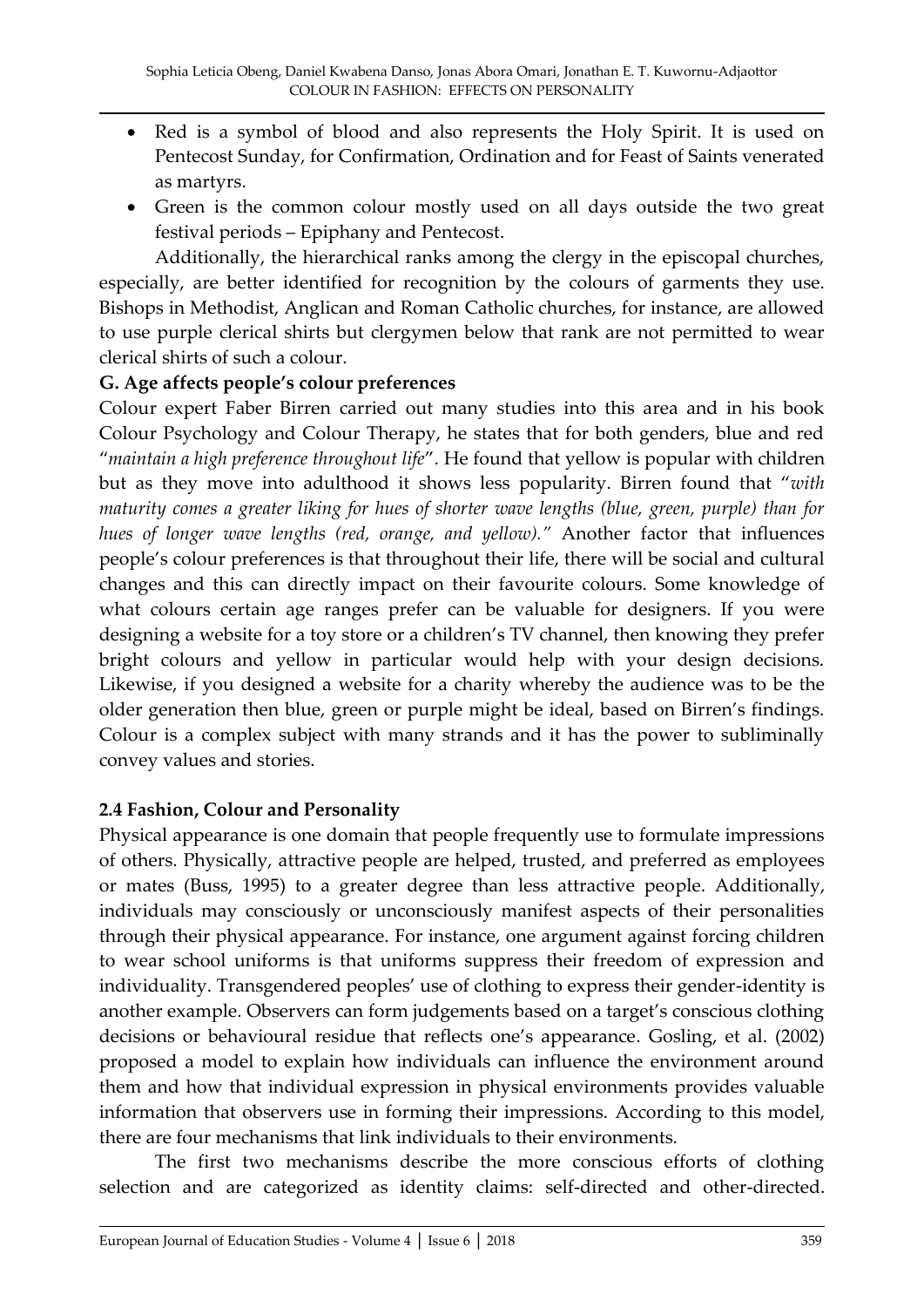Individuals may choose clothing (e.g., a t-shirt with cultural symbols or icons) that (1) makes statements intended to reinforce their self-views or (2) communicates their attitudes and values to others. The third and fourth mechanisms describe how aspects of personality unconsciously permeate our clothing selection. These mechanisms are identified as interior and exterior behavioural residue. Behavioural residue refers to the physical traces or activities that an individual conducts in his or her environment (Gosling, et al, 2002). Observers can use this residue of repeated behaviours to form impressions of personality. An individual's clothing may contain (3) residue of behaviour conducted while wearing it (e.g., grass stains in the knee area of a woman's jeans). This residue not only reflects past behaviours, but one can imply future behaviours as well (e.g., gardening). Behavioural residue may (4) leave the space in which it originally occurred. Observers can make inferences about an individual's behaviour that occurred entirely outside the surroundings in which the clothing is seen. From the behavioural residue, observers infer dispositions and personality traits. Gosling et al.'s (2002) model explains how an individual's clothing choices may consciously and unconsciously reflect elements of his or her personality traits. However, one might argue that daily selection of clothing is not an expression of personality but is instead determined by its function (e.g., cold weather or important meeting). The process of selecting personal attire occurs in stages and includes the decision to purchase a particular clothing item, the anticipation of potential environmental conditions, and the freedoms or restrictions of various social conditions. Personality can influence choice of attire at any stage in this process.

An individual has a wide variety of clothing styles to choose from: professional, casual, stylish, or comfortable attire. In selecting clothing, an individual might choose an outfit that fits his or her social or environmental needs: a well-pressed suit and powerful tie for an important board meeting; a t-shirt and jeans to run errands; a flashy blouse and mini skirt for a night in the town; or sweatshirt and jogging pants for a cold day's morning run. An individual also might adjust other aspects of his or her appearance such as hairstyle, jewellery /accessories, or whether to reveal tattoos and body piercings.

# **2.5 Colour and Personality**

The colour is an important aspect of our efforts to create our personal environment we like. There are a surprisingly small number of studies investigating the correlation between the individual colour preference and the personality. According to Luscher (1971), who advocates in his thesis that the subjects with similar colour preference may have similar personality traits, the subjects' psychological reactions/attitudes to the primary colours (blue, red, yellow and green) reflect their basic psychological needs. When, for example, someone does not like red, he/she unconsciously reflects anxiety (Gérard, Gautier, Jappé & Vavasseur, 1993). Eysenck postulated that the introverts, unlike the extroverts, are preoccupied with their own thoughts and emotions, so they choose a social environment that allows them to achieve a medium level of the optimal excitement (Smederevac, Mitrovic, Colovic, & Nikolasevic, 2006).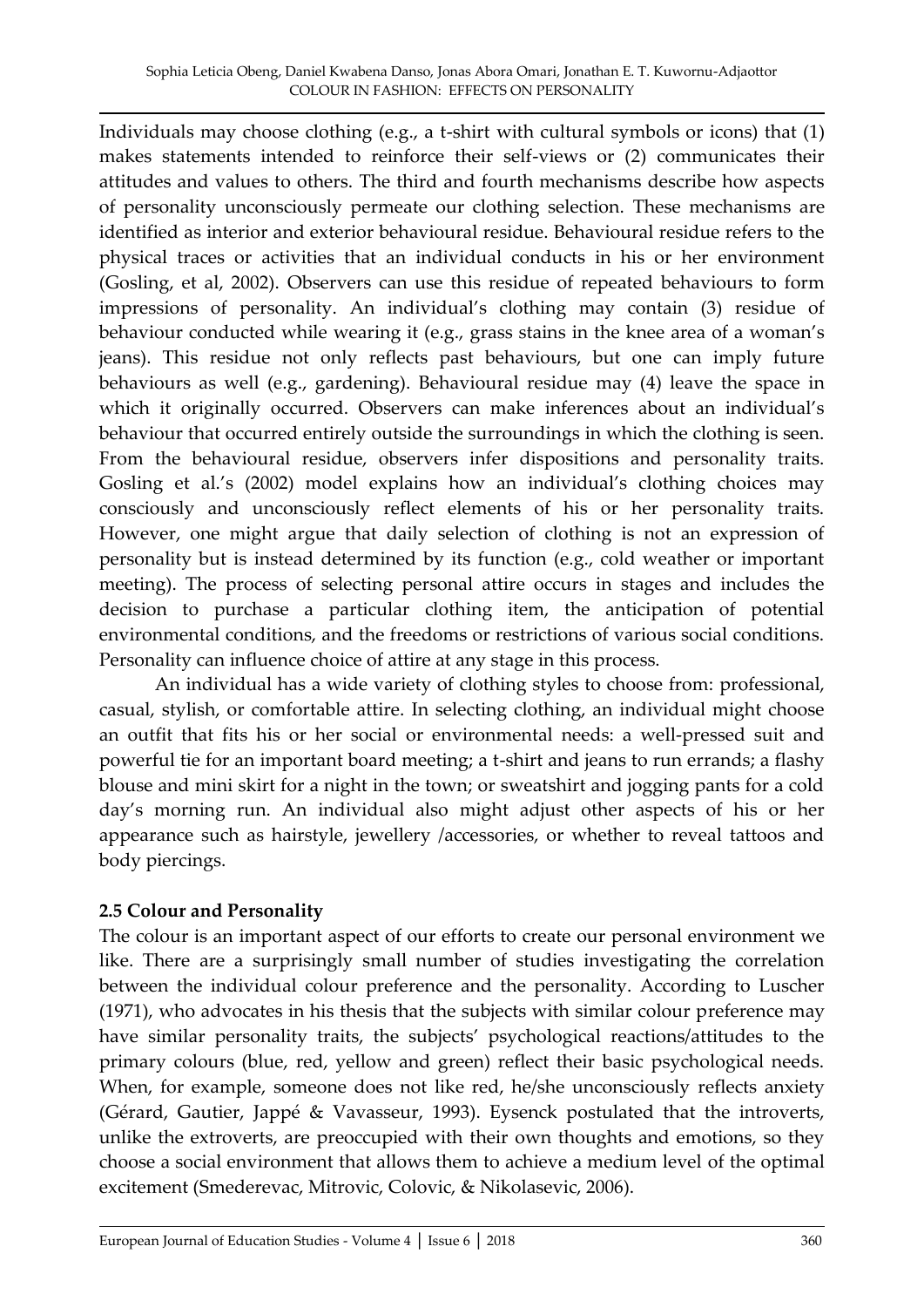The studies of the effect of colour on excitement have shown that there is a correlation between colour preferences and personality traits. More precisely, the introverts prefer 'calm' colours (such as blue), because they reduce the excitement, while the extroverts prefer 'exciting' colours (such as red), as they increase the excitement level (Lange & Rentfrow, 2007). A study in which hue (but not brightness or saturation) was varied showed that more extroverts than introverts preferred warm colours (Gérard, Gautier, Jappé & Vavasseur, 1993). In his careful analysis of the effect of permanent observation of coloured surfaces through psychophysical functions, Gerard reported a significantly weaker excitement under the blue than under the red and white light. Subjects who scored high on the manifest anxiety scale were significantly more excited under the red light and calmer under the blue light as compared to the subjects with low manifest anxiety score (Gérard, Gautier, Jappé & Vavasseur, 1993).

The high structural mode of colour application has been established to be in the positive correlation with the socially reserved style of behaviour and in the negative correlation with extroversion. However, the looser application of colours is not necessarily in a close correlation with extroversion (Gérard, Gautier, Jappé & Vavasseur, 1993). Lange and Rentfrow suppose that similar personality traits may be reflected through diverse colour preference patterns, e.g., the high creativity might be associated with the yellow or red colour preference at the first place, and the blue colour preference at the last place (Lange & Rentfrow, 2007). The history of the psychological studies on the relationship between personality and colour has been partially reviewed by Schaie, who suggested that the colour shades in the spectrum order from red to violet represent a series of emotions, from excitement, unrestraint, direct and prolonged impulsive discharge (red), over calmness (green), to anxiety and concern (violet). The correlation of the violet colour and concern and tension has been supported by the findings of a great number of psycho-pathological groups. Birren has reported an association between the warm colours and energetic and excited moods and between the cool colours and passive and calm moods (Lange & Rentfrow, 2007).

# **A. Red**

You are extroverted and optimistic. You are action oriented and physically active. You like to be the centre of attention. You are ambitious and competitive. You have a passion and enthusiasm for life and are not afraid to pursue your dreams and goals. You are impulsive. Patience is not one of your strong points. You can be aggressive and easy to anger, often exhibiting a violent temper. You do not hold a grudge. You can be somewhat of a know-it-all, not wanting to appear unintelligent or ignorant (Mehta & Zhu, 2009).

# **B. White**

You are neat and immaculate in your appearance, in the presentation of your home almost to the point of being fanatical. You are far-sighted, with a positive and optimistic nature. You are well-balanced, sensible, discreet and wise. You are cautious, practical. You tend to have a great deal of self-control. You are confident, poised and self-assured when at your most positive, but can also be very choosy and fastidious when the mood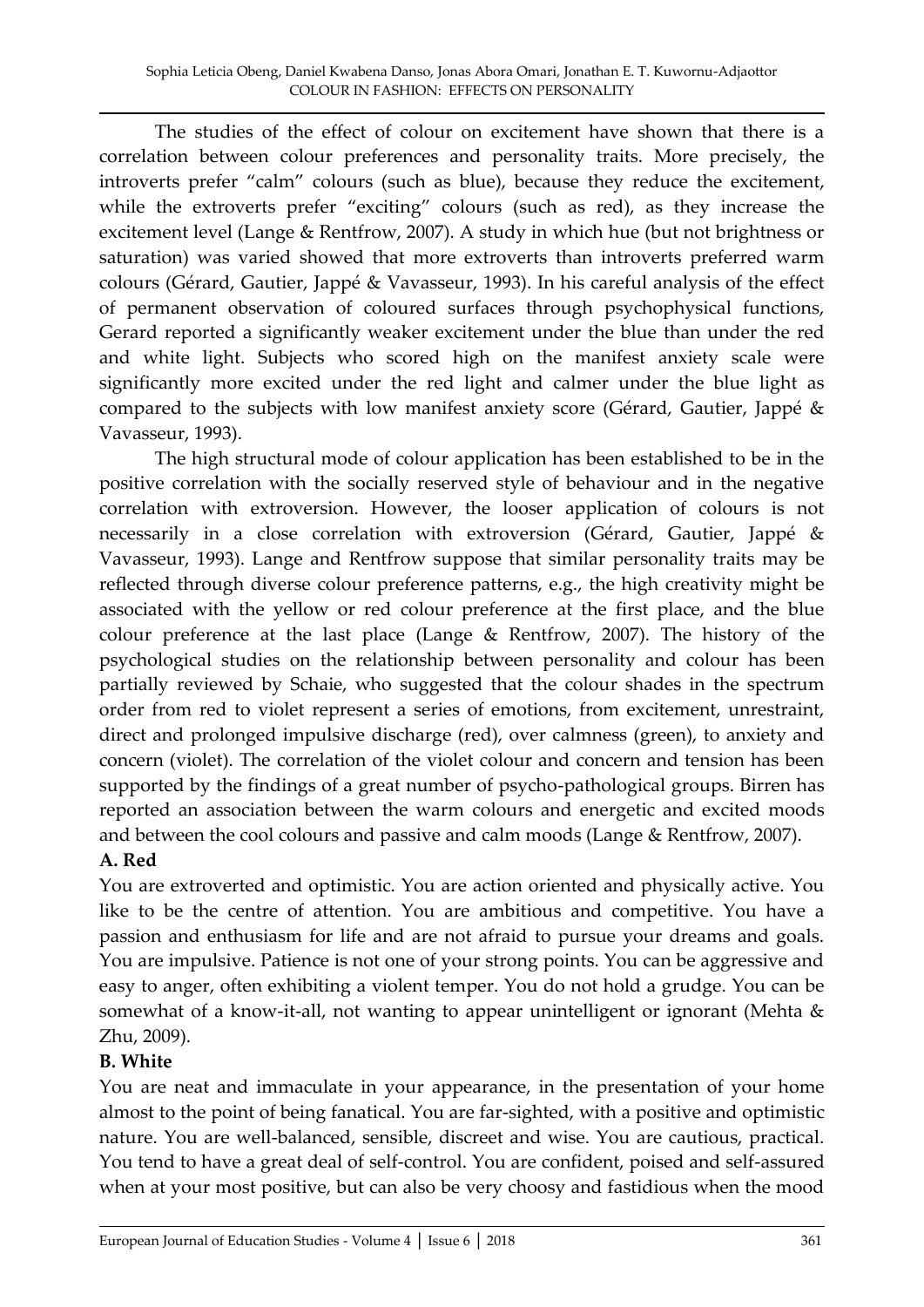strikes. You can be very critical of yourself and others. You are self-sufficient and a loner. You may appear to be shy, but you do have strong beliefs about most things and love the opportunity to air those beliefs (Lange & Rentfrow, 2007).

# **C. Black**

Prestige and power are important to you. You are independent, strong-willed and determined. You are non-emotional and give the appearance of a dignified and sophisticated person who is in total control - this is often a front as you may feel quite insecure. You like to keep people at a distance. You may be looking for protection from any negativity that surrounds you. You hold things inside and are not good at sharing things with others. You are methodical in your work, making sure everything is completed as required, down to the last detail. It may be a colour of comfort to you, allowing you to retreat and hide from the real world (Lange & Rentfrow, 2007).

# **D. Yellow**

You have a happy disposition and are cheerful and fun to be with. You are creative, often being the one who comes up with new ideas. You tend to have your head in the clouds much of the time. You analyze everything, all the time, and are methodical in your thinking. You are impulsive and make quick decisions, but often, out of anxiety, jump in too quickly and rush things. You have a strong independent streak in you, and are selective with your choice of friends. You tend to hide your emotions, putting on a brave face in times of adversity. You have a modern outlook. New technology does not faze you. You communicate well on a mental level with like-minded people, but can become bitter and sharp-tongued if crossed. You are good at networking and getting information out of others. You can be stubborn but dislike pettiness and spitefulness of all kinds. You are good at anything that involves the mind, rather than physical pursuits (Gage, 1993).

# **E. Green**

You are practical, down-to-earth person. You are stable and well balanced; you are kind, generous and compassionate. You have a great need to love and to be loved and you tend to wear your heart on your sleeve- you are an open book. You have a need to belong. You are at home in any social situation. You have high moral standards and doing the right thing is important to you. You like to be accepted, appreciated and admired for the good you do in the community as well as in your family life. You are a loyal friend and a faithful partner, gentle but not passionate. You are strong-willed and do not like to be told what to do by others. You do like to win arguments and do not concede defeat easily. You are not a risk-taker and not action orientated, rather more of an observer. Detail bores you. You process information quickly and prefer to develop an idea, organize a plan and then delegate the rest to someone else (Gage 1993).

# **F. Blue**

You are conservative, reliable and trustworthy - you are quite trusting of others although you are very wary in the beginning until you are sure of the other person. You are not impulsive- you always think before you speak and act and do everything at your own pace in your own time. You take time to process and share your feelings. You are genuine and sincere, and you take your responsibilities seriously. You have a deep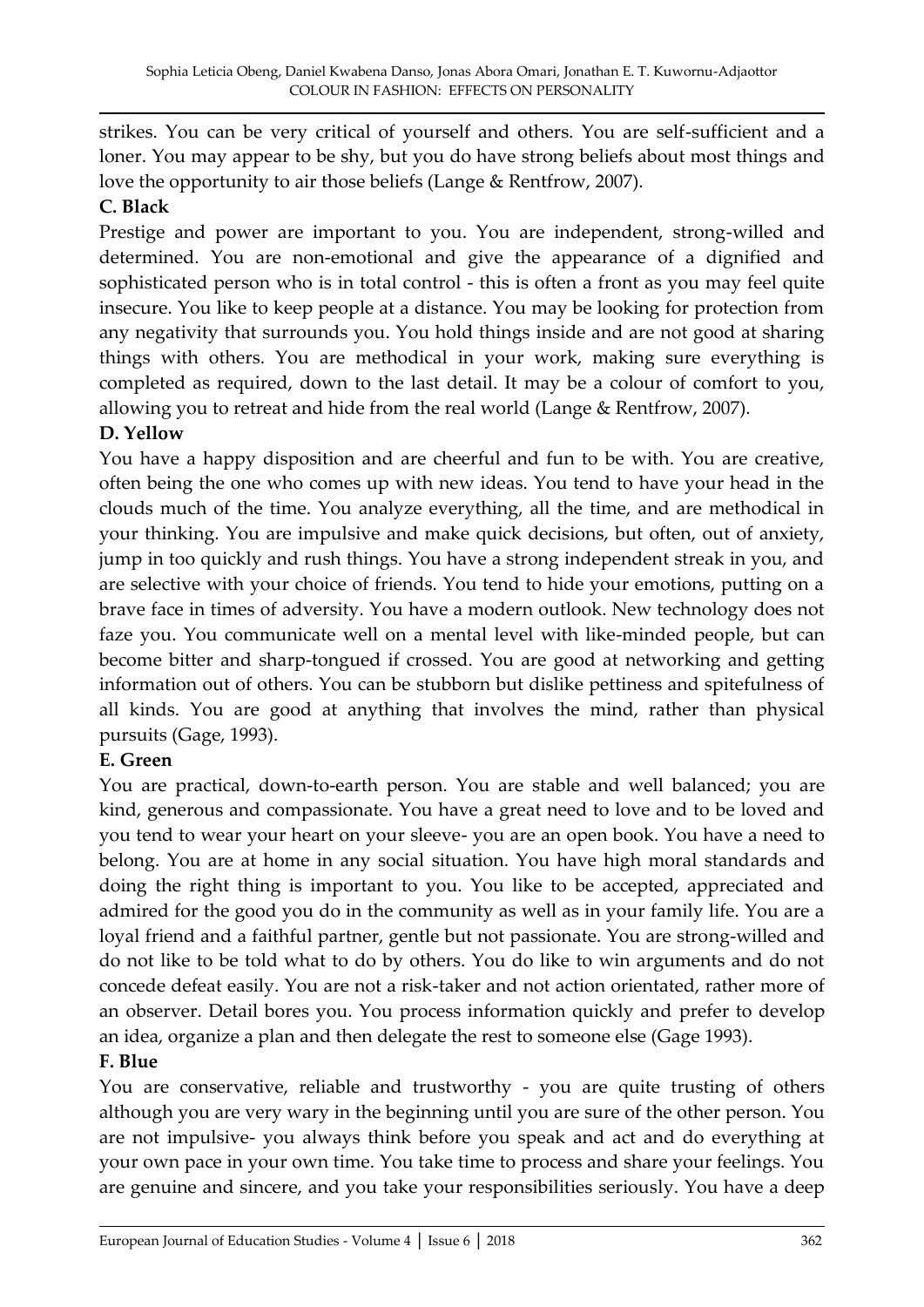need for peace and harmony in your everyday life. You appear to be confident and selfcontrolled, but may be hiding your vulnerable side. You are generally fairly eventempered, unless your emotions take over - then you can become either moody and over-emotional, or cool and indifferent. You are sensitive to the needs of others. While you are friendly and sociable, you prefer the company of your own close group of friends. You are a rescuer and love to be needed. You can be rigid, you like to stick to what is familiar to you- you stubbornly do things your way even if there is a better way. Untidiness and unpredictability overwhelm you. You do not like to draw attention to yourself. You make a loyal and faithful marriage partner and you are an honest, trustworthy and sincere friend. You are aware of others feelings and sensitive to the moods of others. You are approachable and friendly, always making people feel welcome in your life. You have a thirst for knowledge in order to gain wisdom and appear knowledgeable in whatever area interests you (Mehta & Zhu 2009).

# **G. Pink**

You are loving, kind, generous and sensitive to the needs of others. You are friendly and approachable with a warmth and softness others are drawn to. You have a maternal instinct, with a need to protect and take care of others. You are very much in touch with your femininity this includes men who are in touch with their feminine side. You are romantic and sensual and sensitive. With your optimistic and positive outlook on life, you see the good in everyone. You are methodical and organized, although you can sometimes be rather flippant when the immature girly side of pink appears. You are refined, reserved, calm and non-violent which may give the impression of shyness (Lange & Rentfrow, 2007).

# **H. Grey**

You are neutral about life, often to the point of being indifferent. If you love grey, you are trying to protect yourself from the chaotic outside world, even to the point of isolating yourself from others. It is important for you to maintain the status quo - you prefer a safe, secure and balanced existence and never desire much excitement. You will usually compromise in order to keep the balance and stability. You are practical and calm, do not like to attract attention and are simply seeking a contented life. You are the middle of the road type, cool, conserved, composed and reliable. You are a hard worker who just gets on with the job that has to be done. You tend to be indecisive, lacking confidence - a fence-sitter who finds it difficult to make choices in most situations in your life. You like to be in control of your emotions and avoid experiencing emotional pain by shutting off from your emotions. You tend to make fair and balanced judgements, and may be a good critic, because of your emotional detachment. You prefer to not get involved - you are quite independent and may be quite individual in your attitude, although you lack imagination and creativity (Lange & Rentfrow, 2007).

# **I. Brown**

Having a personality colour brown means you are honest, down-to-earth and wholesome, with both feet planted firmly on the ground. You are steady and reliable and quietly confident. You are friendly and approachable, genuine and sincere. You have a keen sense of duty and responsibility. Family and family life is extremely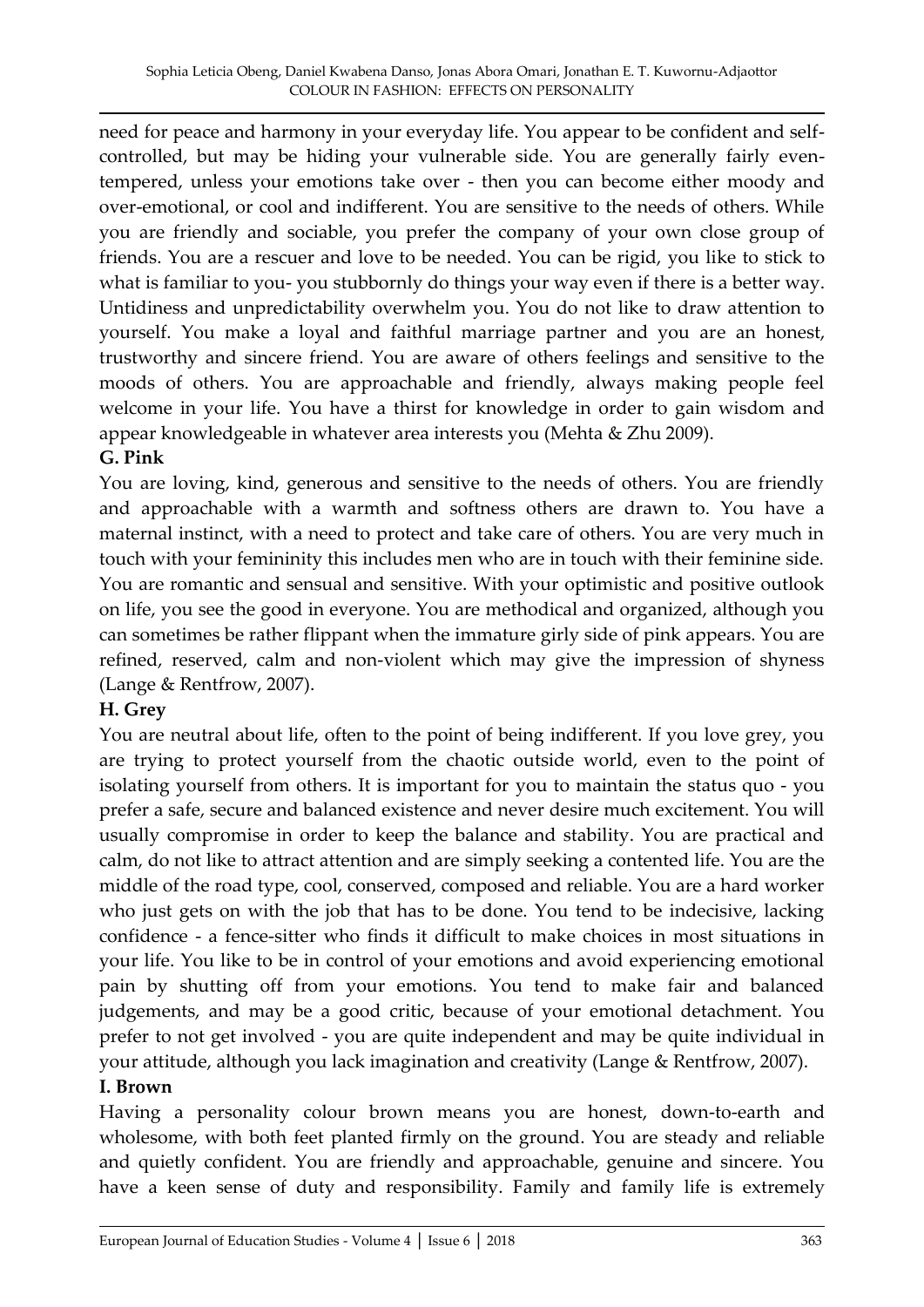important to you. You like physical comfort, simplicity and quality. You are a loyal and trustworthy friend, supportive and dependable. You are sensitive to the needs of others. You are sensual, warm and supportive. Others are comfortable in your presence and find it easy to open up to and confide in you. You are hard-working, industrious and reliable. You take life seriously but have a subtle dry sense of humour. You like a structured life with everything in its place, although you are not a perfectionist by any means. You are materialistic, appreciating quality in everything a comfortable home, the best food and drink and loyal companionship. You may suppress your emotions at times, retreating from the outside world. You feel uncomfortable about losing control but will work hard to change a situation that seems unjust or unfair. You have a strong need for security and a sense of belonging, which is why your family is so important to you. You can be quite contemplative, working out problems and becoming quite absorbed until you find a solution. You have a warm and encouraging manner that gives reassurance to others. You do everything in moderation and with restraint (Lange & Rentfrow, 2007).

#### **J. Purple**

Having a personality colour purple or violet as your favourite colour means you are sensitive and compassionate, understanding and supportive, thinking of others before yourself. You are a gentle and free spirit. Your feelings run deep and you can be quite sensitive to hurtful comments from others, although you would never show it. People are drawn to your charismatic and alluring energy. You are usually introverted rather than extroverted and may give the impression of being shy although this is not the case. You are creative and like to be individual in most of your endeavours, including your dress and home decoration - you love the unconventional. You are idealistic, and often impractical, with a great imagination, you tend to look at life through rose-coloured glasses. People who don't understand you sometimes think you are eccentric because you spend so much time in your fantasy world. You inspire others with your creative thinking and your ability to deal positively with adversity. You are very intuitive and quite psychic. You are a generous giver, asking for little in return except friendship. You can be secretive, with even your closest friends not really knowing you well. You dislike responsibility and have difficulty dealing with real day-to-day problems. You dislike being part of the crowd. You don't like to copy others and you don't like them to copy you. You are a visionary, with high ambitions, dreams and desires, and a compulsion to help humanity and to improve the planet earth. You often hold positions of power because you are visionary, but you delegate to others all the minor details that you aren't interested in. You like to have the best of everything, so you aim high. Being the free spirit you are, you love to travel to experience different cultures and meet new people. You are a good judge of character and sum others up quite quickly and accurately, although you usually see the best in everybody. Time means little to you and you are often late for everything. You trust the flow of the Universe to take care of everything. You can sometimes appear arrogant and conceited if operating from a negative perspective. You can be selfish and self-indulgent as you don't like being imposed upon by others beliefs and regulations (Lange & Rentfrow, 2007).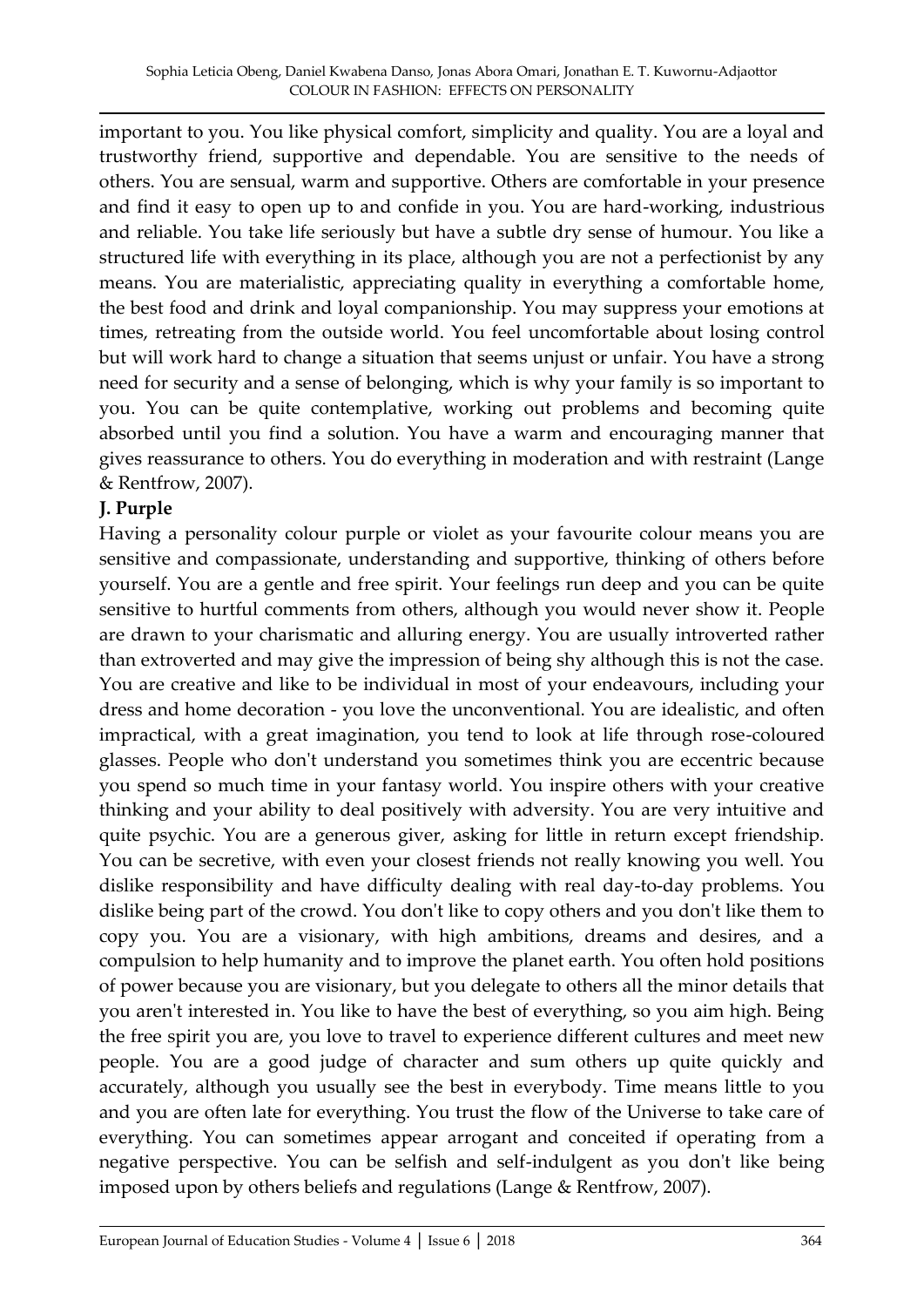#### **2.6 Effects of Colour on Personality**

Judgements about colours are frequent in the market place. Consumers often buy products in the colours that they find most pleasing at the time of purchase and, knowing that, firms often rely on colours to appeal emotionally and aesthetically to consumers. Colours are powerful signals, in part, because of their readily accessible emotional tones. Indeed, research has shown that colours are associated with and inducers of specific emotional states (Valdez & Mehrabian 1994). Colour signals an emotional tone. More saturated and lighter colours are perceived to be happier, more exciting, and purer (i.e., most often, positive emotions), whereas more muted and darker colours tend to be more strongly associated with sadness, distress or disgust (i.e., most often, negative emotions). Contrary to the common belief that a colour's emotional tone (or colour tone) is determined primarily by hue (e.g., yellow is happy, blue is sad), the strongest determinants are actually saturation (i.e., the apparent purity of the colour) and lightness (Valdez & Mehrabian 1994).

People's perception of a colour's emotional tone is surprisingly consistent across age groups and cultures (D'Andrade & Egan, 1974). Developmentally, children as young as three years old have shown to make associations between colours and emotions similar to those made by adults (Zentner, 2001).

Surprisingly, colour tone explains little about colour preference (Terwogt & Hoeksma 1995). For example, bright yellow is the happiest colour, yet among the least preferred, whereas blue is often linked with sadness, yet among the most preferred (Palmer & Schloss, 2010).

Colour is an important part of human perception. Many everyday objects have been designed to convey a message through colour. The way that colours effects psychological processing has not been fully explained. In particular, past studies on the effect of colour on cognitive tasks have presented contradicting results (Mehta & Zhu, 2009). These studies have often only assessed two of the three primary colours at a time and still had contradicting results. Most studies focus on comparing red to either blue or green. The results from the studies have been a mix with some of the studies showing red to enhance cognitive task performance over blue or green and the other studies showing the opposite effect. Mehta and Zhu (2009) explain these results through achievement motivation theory. Different colours enhance different achievement motivations, which can then affect the performance on different types of cognitive tasks. For colour to affect the performance on cognitive tasks, Elliot and Maier (2007) state six premises that must be met.

First, colour should be able to carry a specific meaning. If colour were merely for aesthetic purposes then it would not have influence over psychological functioning. Second, the meaning of colours is based both on learned associations and on biological responses. For example, in an academic setting, red is often coupled with mistakes. A teacher corrects a paper in a red pen; this is a learned association. Biologically red can be a signal of danger as in some cases of an ape's attack readiness (Maier, Elliot, & Lichtenfeld, 2008). Blue is more often associated with openness and peace instead of danger (Mehta & Zhu, 2009). The third premise is that the perception of colour alone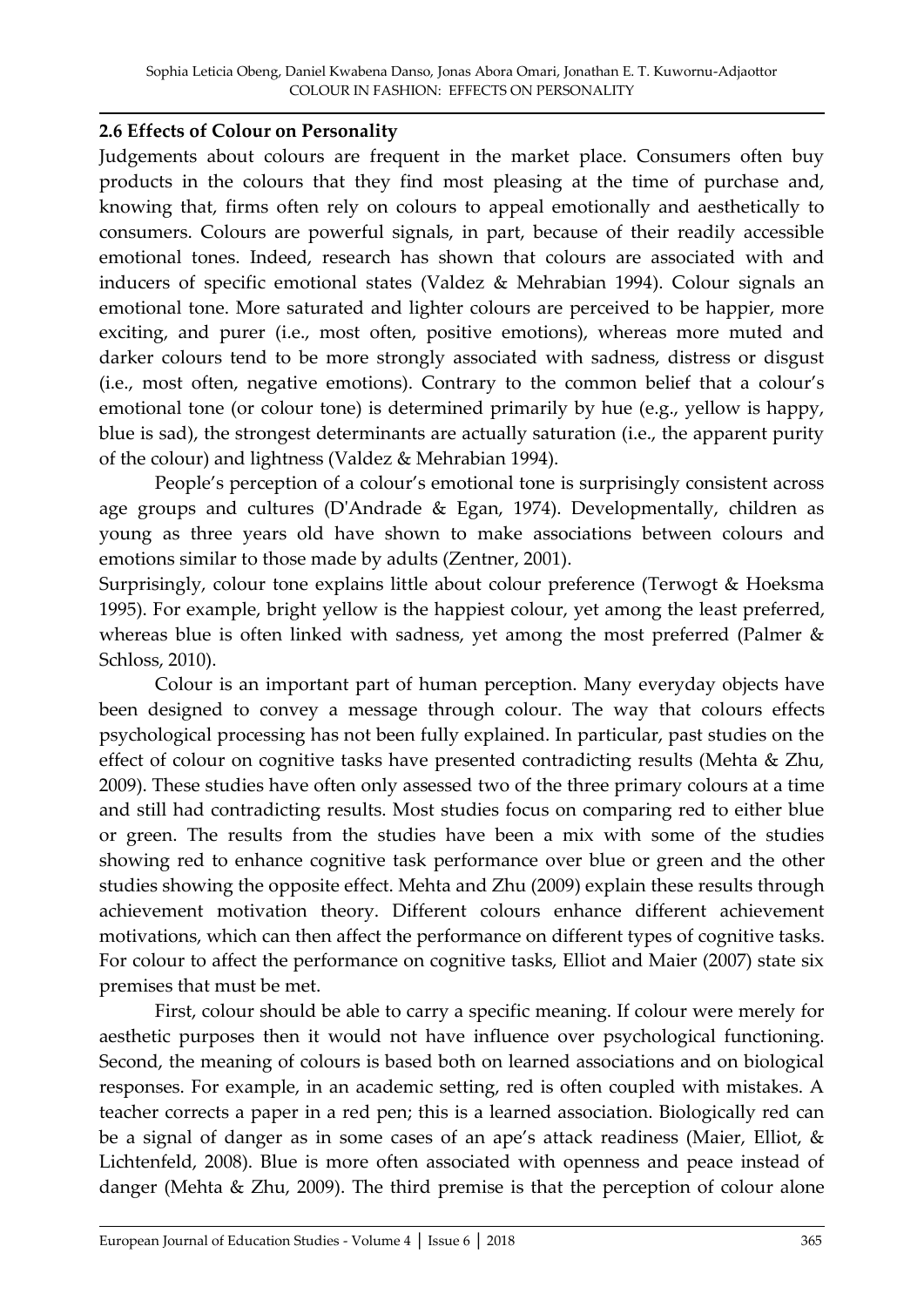will cause evaluative processes. Evaluative processes are defined as determining whether a stimulus is harmful or hospitable (Elliot & Maier, 2007). Fourth, these evaluative processes, which are caused by the perception of colour, influence motivated behavior. Colours with a positive association would trigger an approach motivation, while colours with a negative association would trigger an avoidance motivation. The fifth premise is that the influence of colour on psychological functioning is implicit and automatic. The activation of the motivation behaviour takes place without awareness. The sixth premise is that the meaning and effects of colour are based on context. In different contexts, a colour can have different associations. Within an achievement setting, red is associated with danger and mistakes. If you are in a social context, red can be associated with romance and will then have a more positive association (Elliot & Niesta, 2008).

Moods and emotions are a conscious way to evoke the approach and avoidance motivations. They both have been shown to have influence on cognitive task performance. (Baldwin & Meunier, 1999). Positive moods have been shown to increase the performance on some cognitive tasks and to decrease the performance on others. Being in a positive mood has been shown to enhance tasks that involve creativity, and those that involve the recall of happy memories. The feelings of happiness tend to increase the tendency to generate free associations and can then increase the ability to solve insight problems (Kuschel, Forster, & Denzler, 2010). Positive mood has been shown to impair cognitive tasks involving assessing memory, deductive reason, and planning. It is hypothesized that positive mood enhances tasks because it increases a person's ability to reinterpret material and switch between cognitive sets. Positive mood may increase the load on working memory, which causes poorer performance on cognitive tasks. (Baldwin & Meunier 1999), show that positive mood can both enhance and impair cognitive task performance. On creative tasks, positive mood enhances the performance, while on more detail-oriented tasks, positive mood inhibits the performance. Kuschel, Forster, and Denzler (2010) explain these results through the cognitive tuning model. This model suggests that an individual's internal state informs them about their current situation, whether it is dangerous or safe, and can then convey the processing requirements for that situation. Negative states signal a problematic or dangerous environment and will then convey a more systematic and detail-oriented processing style. While in this processing style, each solution that could change the situation would be carefully assessed and less creative thinking would be used because untested solutions could act to make the current situation worse. On the other hand, positive states signal a safe environment and will convey a more risky processing style. It is thought that internal knowledge structures desire to be enriched with new information and this can lead to more creative thinking. Mood is one influencer of cognitive tuning, but it does not always have to be a conscious signal that an individual is aware exists (Kuschel, Forster, & Denzler, 2010).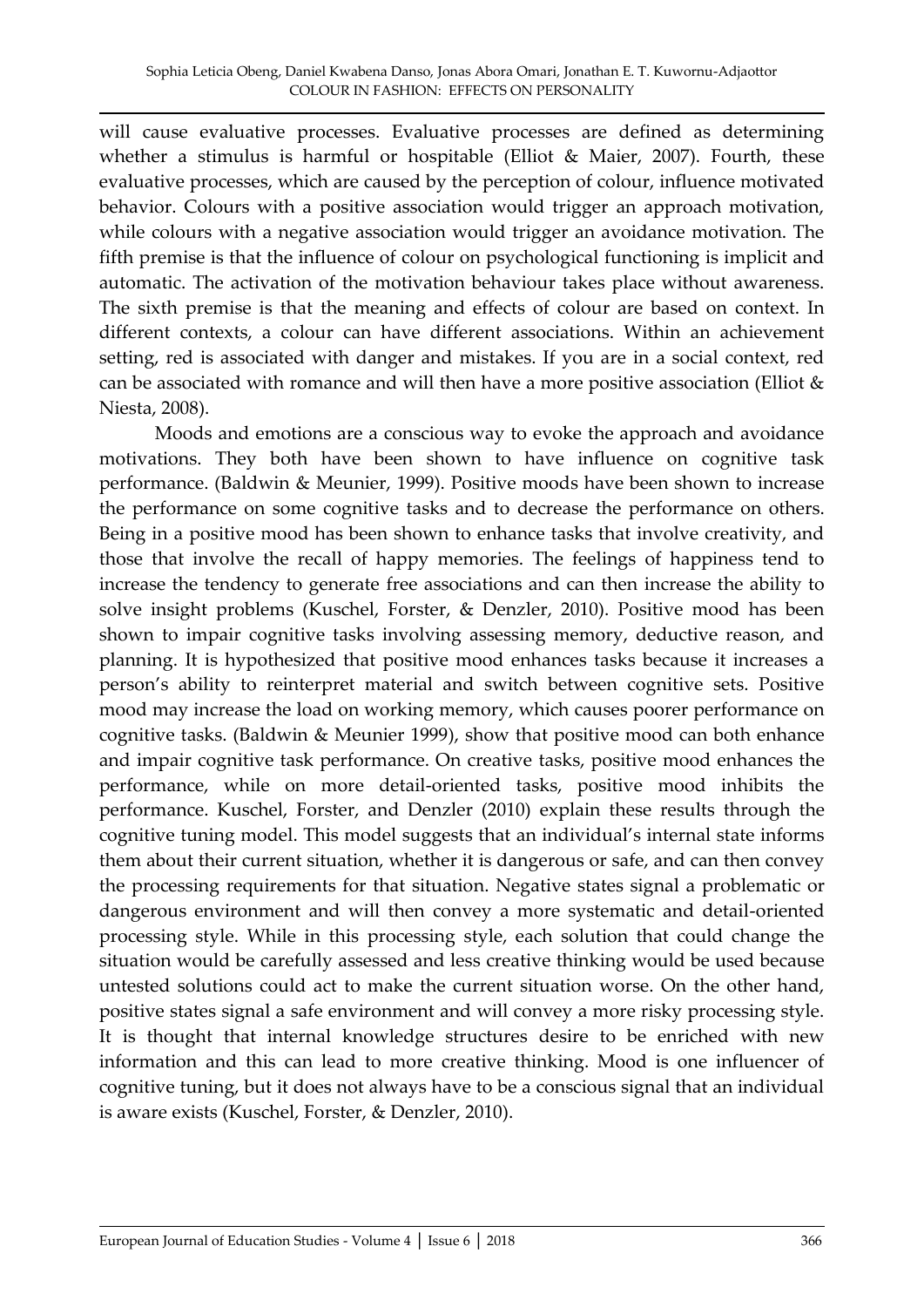#### **3. Methodology**

This study adopted the qualitative research design. Qualitative research, according to Bell (2012), is more concerned about understanding individuals' perceptions of the world. It doubts whether social 'facts' exist and questions whether a 'scientific' approach can be used when dealing with human beings. She, further, says there are occasions when qualitative researchers draw on quantitative techniques, and vice versa, and depends on the kind of data required. Punch (2005: 28) adds that 'qualitative research not only uses non-numerical and unstructured data but also, typically, has research questions and methods which are more general at the start and become more focused as the study progresses'. Descriptive research technique was specifically used for this study.

Purposive sampling technique was used to sample one hundred and forty (140) fashion design students and ten (10) fashion design lecturers from three public tertiary institutions in the Kumasi metropolis of Ashanti region for the study. A total of one hundred and fifty (150) respondents were used. The numbers of respondents selected from the three educational institutions were: 50 students and 4 lecturers from University of Education, Winneba (Kumasi-Campus); 40 students and 3 lecturers from Kwame Nkrumah University of Science and Technology, Kumasi; and 50 students and 4 lecturers from Kumasi Polytechnic (now Kumasi Technical University).

Questionnaire that comprised of open-ended and closed-ended questions was used as the data gathering instrument. The data gathered were analysed and presented in tables and figures with their frequency and percentage values and also in descriptive forms, where necessary.

#### **4. Results and Discussion**

#### **4.1 Overview**

The study seeks to determine the effects of colour in fashion on personalities in the fashion industry in Ghana. A total of one hundred and fifty (150) respondents were given questionnaire to answer and the responses received were analysed and presented in the form of tables and figures.

#### **4.2 Demographic Characteristics of Respondents**

The analyses of the bio – data of respondents in Table 1 shows that out of the 150 respondents who were studied, 77.4% of the respondents were of the age group 25-34 years, and the rest of the respondents were in the age groups of 18-24years, 35-44 years and 45 years and above. It was also revealed that 54% of the respondents were females, while 46% of them were males. Also 84.7% of the respondents were Christians and all the 150 respondents have tertiary education background. Again 84.7% of the respondents were single, and 15.3% of the respondents were either married or divorced.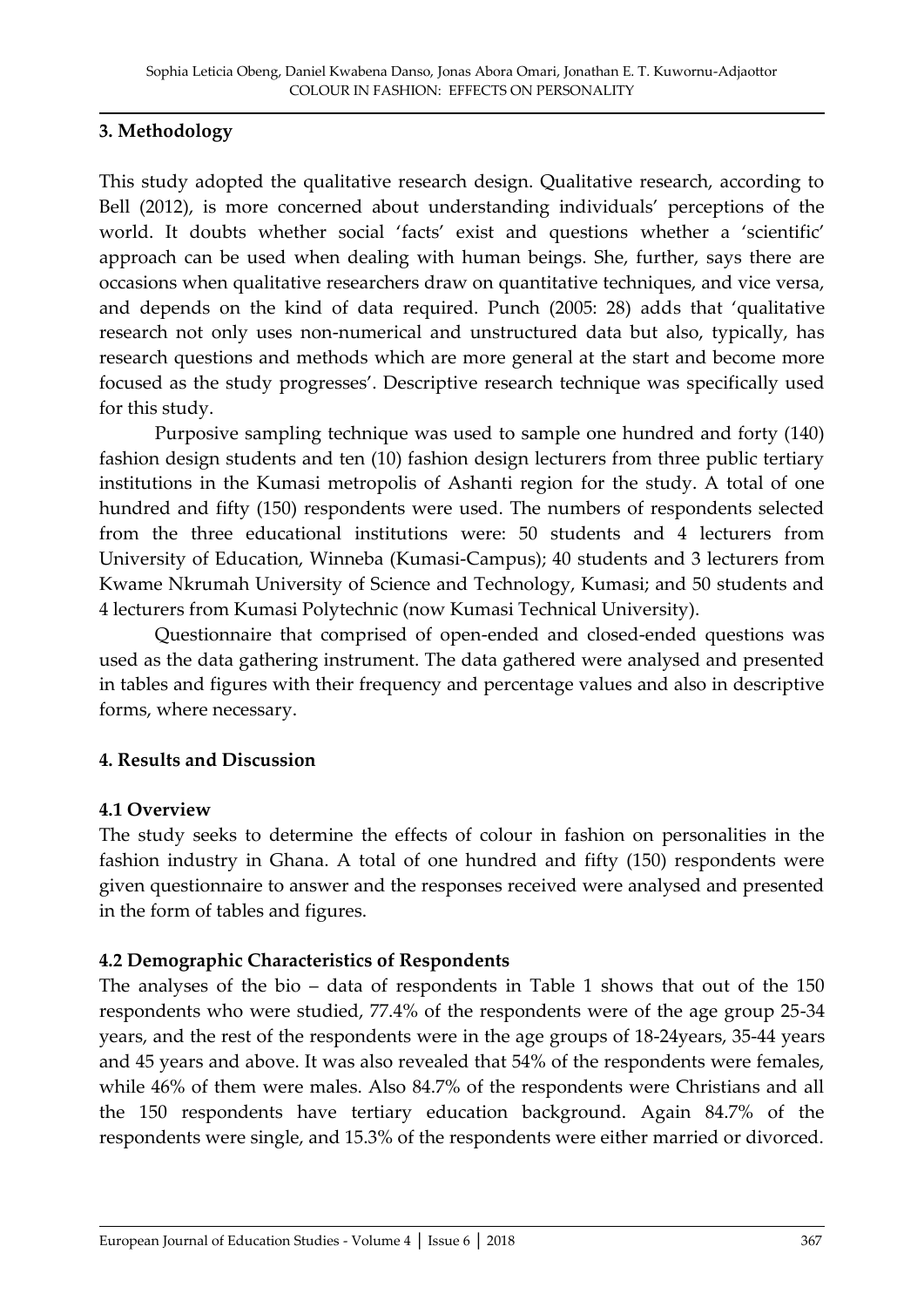| Table 1: Respondents' demographic data |                  |                |  |
|----------------------------------------|------------------|----------------|--|
| Respondents characteristics            | Frequency (N)    | Percentage (%) |  |
| <b>Age Group</b>                       |                  |                |  |
| 18-24 years                            | 21               | 14.0           |  |
| 25-34 years                            | 116              | 77.4           |  |
| 35-44years                             | 11               | 7.3            |  |
| 45years and above                      | $\overline{2}$   | 1.3            |  |
| <b>Total</b>                           | 150              | 100.0          |  |
| <b>Sex</b>                             |                  |                |  |
| Male                                   | 69               | 46.0           |  |
| Female                                 | 81               | 54.0           |  |
| <b>Total</b>                           | 150              | 100.0          |  |
| Religious Background                   |                  |                |  |
| Christian                              | 127              | 84.7           |  |
| Traditionalist                         | $\mathbf{0}$     | 0.0            |  |
| Muslim                                 | 23               | 15.3           |  |
| Others                                 | $\theta$         | 0.0            |  |
| <b>Total</b>                           | 150              | 100.0          |  |
| <b>Educational Background</b>          |                  |                |  |
| Second cycle                           | $\boldsymbol{0}$ | 0.0            |  |
| Tertiary                               | 150              | 100.0          |  |
| <b>Total</b>                           | 150              | 100.0          |  |
| <b>Marital Status</b>                  |                  |                |  |
| Single                                 | 127              | 84.7           |  |
| Married                                | 12               | 8.0            |  |
| Divorced                               | 11               | 7.3            |  |
| Widowed                                | $\mathbf{0}$     | 0.0            |  |
| <b>Total</b>                           | 150              | 100.0          |  |

#### **4.3 Knowledge on colour and personality in fashion**

| <b>Factors</b> | Frequency (N) | Percentage $(\% )$ |
|----------------|---------------|--------------------|
| Low            |               | 7.3                |
| Moderate       | 46            | 30.7               |
| High           | 93            | 62.0               |
| Total          | 150           | 100.0              |

**Table 2:** Ranking of knowledge on colours in fashion

As shown in Table 2, 93(62.0%) of the respondents were ranked high while 46(30.7%) of them were ranked moderate and 11(7.3%) of the respondents were ranked low. This means that according to the analysis of the data collected from the respondents' majority of them had knowledge on colours in fashion. Also when respondents were asked whether they know and understand the meaning and impact of colours in fashion, all the 150 respondents indicated that they understand the meaning and impact of colours in fashion.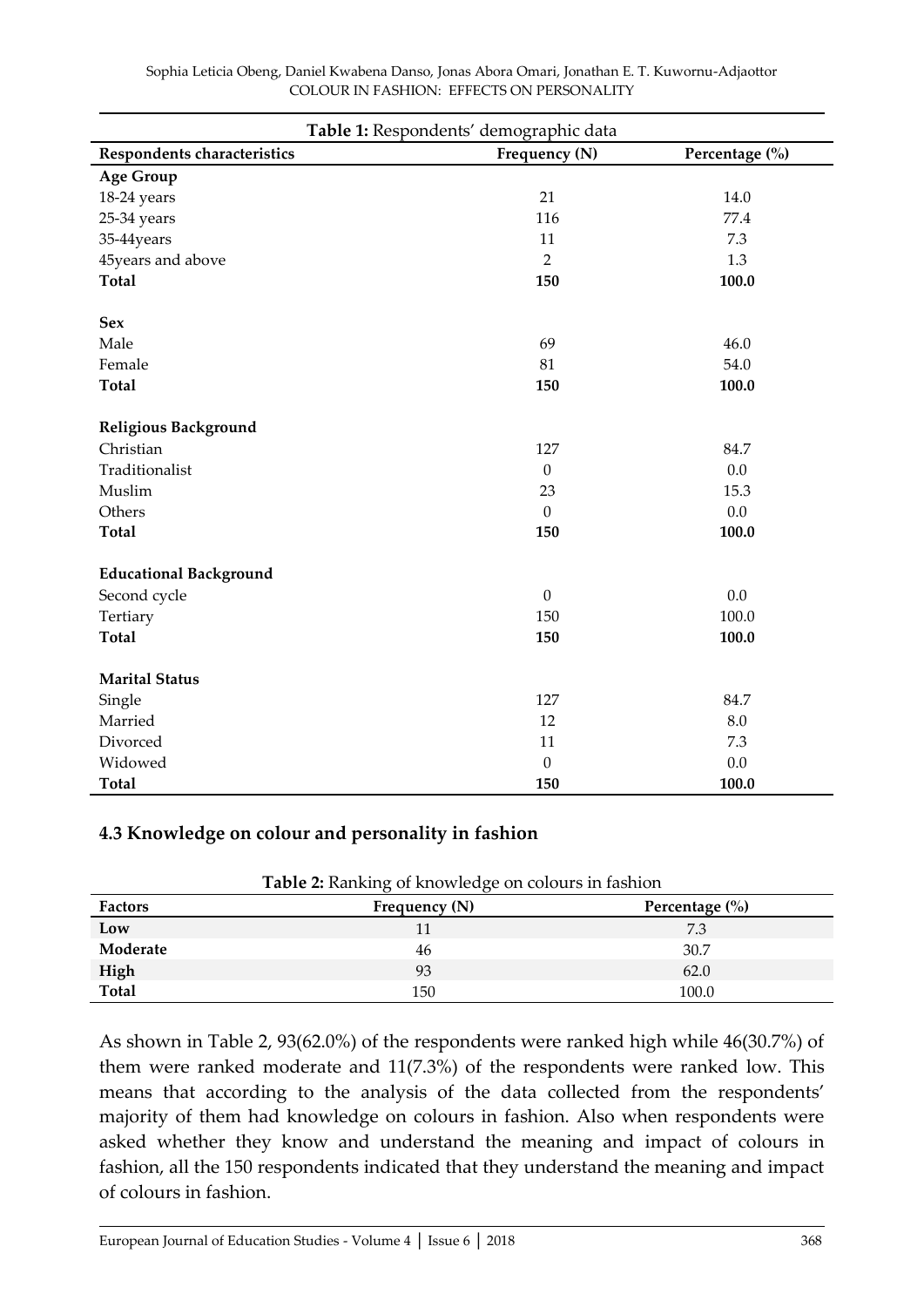| <b>Table 3:</b> Colour must be considered when making decision on fashion |               |                    |  |
|---------------------------------------------------------------------------|---------------|--------------------|--|
| <b>Factors</b>                                                            | Frequency (N) | Percentage $(\% )$ |  |
| <b>Strongly Agree</b>                                                     | 94            | 62.7               |  |
| Agree                                                                     | 45            | 30.0               |  |
| <b>Neither Agree nor Disagree</b>                                         | 11            | 7.3                |  |
| <b>Disagree</b>                                                           |               | 0.0                |  |
| <b>Strongly Disagree</b>                                                  | $\Omega$      | 0.0                |  |
| Total                                                                     | 150           | 100.0              |  |

Table 3 reflects that 94(62.7%) of the respondents strongly agreed with the fact that colour must be considered when making a decision in fashion, 45(30.0%) of them agreed to the above statement. This data collected shows that majority of the respondents strongly agreed with the fact that colour in fashion must be taken into consideration when making decision on fashion while the minority (7.3%) neither agreed nor disagreed with the view that colour must be considered when making decision on fashion.

| <b>Table 4:</b> How colours are used in fashion |           |          |                 |                 |                 |          |
|-------------------------------------------------|-----------|----------|-----------------|-----------------|-----------------|----------|
| <b>Factors</b>                                  | Strongly  | Agree    | <b>Neither</b>  | <b>Disagree</b> | Strongly        | Total    |
|                                                 | agree     |          | Agree nor       |                 | <b>Disagree</b> |          |
|                                                 |           |          | <b>Disagree</b> |                 |                 |          |
|                                                 | $N$ (%)   | N(%      | N(%             | $N$ (%)         | N(%             | N(%      |
| For beautification                              | 82(54.7)  | 45(30.0) | 23(15.3)        | 0(0)            | 0(0)            | 150(100) |
| For identification                              | 58(38.7)  | 80(53.3) | 12(8.0)         | 0(0)            | 0(0)            | 150(100) |
| For therapy                                     | 46(30.7)  | 48(32.0) | 44(29.3)        | 12(8.0)         | 0(0)            | 150(100) |
| For communication                               | 82(54.7)  | 45(30.0) | 0(0)            | 23(15.3)        | 0(0)            | 150(100) |
| For protection                                  | 82(54.7)  | 34(22.7) | 22(14.7)        | 12(8.0)         | 0(0)            | 150(100) |
| For creating illusion                           | 71(47.3)  | 68(45.3) | 11(7.3)         | 0(0)            | 0(0)            | 150(100) |
| For religious purposes                          | 58(38.7)  | 57(38.0) | 23(15.3)        | 0(0)            | 12(8.0)         | 150(100) |
| For symbolism                                   | 104(69.3) | 34(22.7) | 0(0)            | 12(8.0)         | 0(0)            | 150(100) |
| For charming and                                | 58(38.7)  | 35(23.3) | 34(22.7)        | 11(7.3)         | 12(8.0)         | 150(100) |
| invoking powers                                 |           |          |                 |                 |                 |          |
| For correcting figure fault                     | 70(46.7)  | 35(23.3) | 23(15.3)        | 22(14.7)        | 0(0)            | 150(100) |
| For attraction                                  | 93(62.0)  | 57(38.0) | 0(0)            | 0(0)            | 0(0)            | 150(100) |

The data from the survey, presented in Table 4, also reveals the following in relationship to colours used in fashion. It shows that above (50%) of all the respondents agree or strongly agree with the factors. For example, for beautification (84.7%), while 15.3% neither agreed nor disagreed. For identification (92.0%), for therapy (62.7%) while 29.3% neither agreed nor disagreed, for communication (84.7%) while 15.3% disagreed, for protection (77.3%), for creating illusion (92.7%) and for religious purposes (76.7%) while 8.0% strongly disagreed. For symbolism (92.0%), for charming and invoking spiritual powers (62.0%) while 8.0% strongly disagreed, for correcting figure fault (70.0%) while 14.7% disagreed, and for attraction (100%). It is deduced from the Table 4 that the idea of attraction is the most outstanding factors that respondents consider for the use of colours in fashion. This factor is followed by identification purpose, creation of illusion and for symbolism which are also on the same level in terms of ranking. It is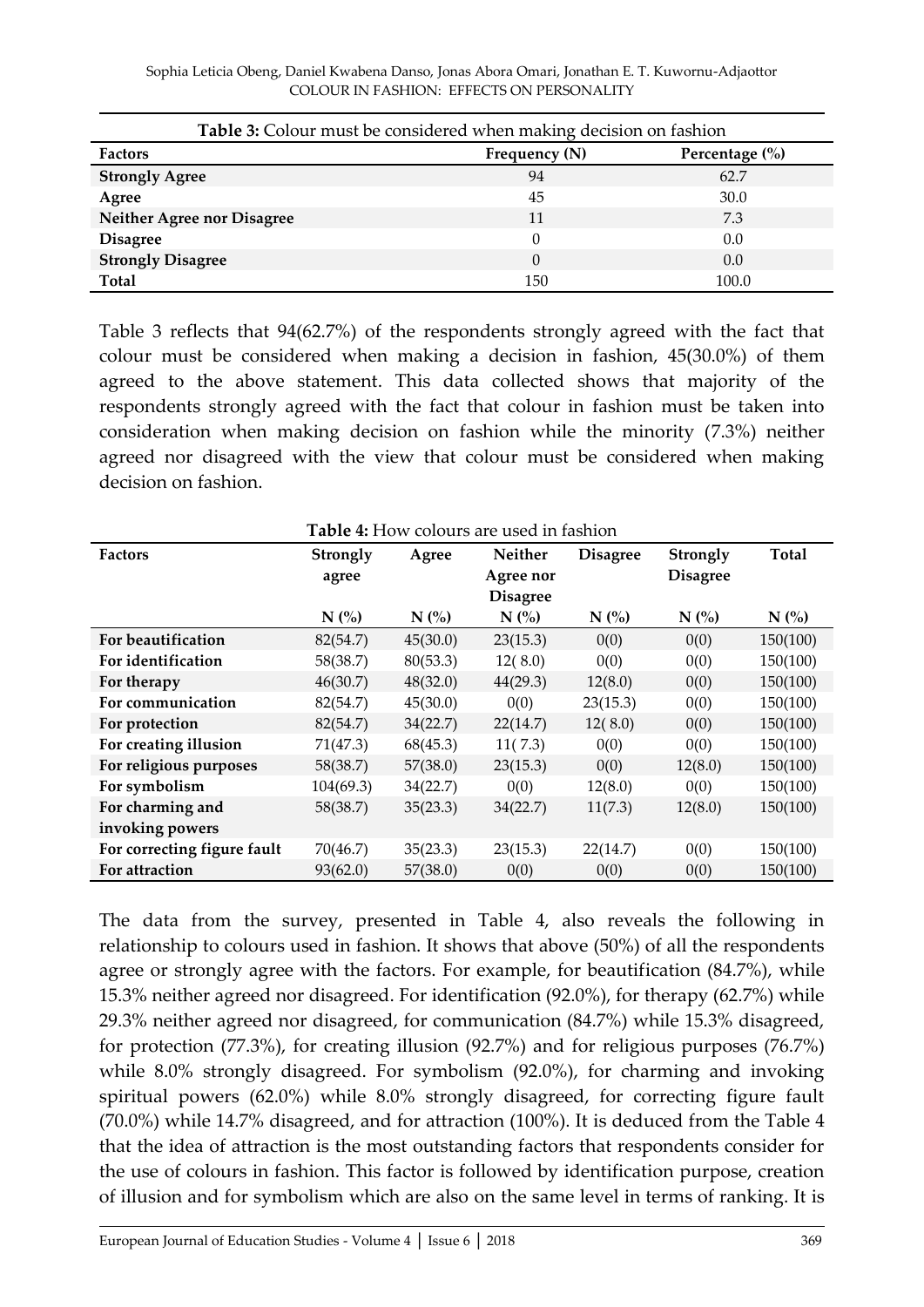found in the Table 4 that comparatively the concept of charming and invoking spiritual powers, correcting figure faults followed by the idea of therapy are the factors least considered for use of colours in fashion.



**Figure 1:** The level of importance of learning of colours in fashion

The analysis of the factors also revealed that when respondents were asked how important they consider the learning of colours in fashion, 127 respondents out of 150 consider it very important. This means the majority (84.7%) of the respondents indicated that they consider learning colours in fashion as very important whiles the least were neutral (Figure 1).

# **4.4 Attitudes toward colours and personality in fashion**

The analysis of the attitude of respondents toward colours and personality in fashion was presented in terms of frequency (N), (always  $=1$ , occasionally  $= 2$ , and never  $= 3$ ). The results for how often the respondents consider colour when choosing a particular fashion are as follows: 115(76.7%) respondents said they always consider colour when choosing a particular fashion object while 35(23.3%) respondents said they occasionally do that. With the question of how often the respondents consider personality when choosing a particular fashion, the data collected were: 93(62%) respondents chose always, 46(30.7%) respondents also chose occasionally whiles 11(7.3%) respondents chose never. This implies that majority of the respondents are in the favour of the consideration of colour, as well as personality of the user, when selecting a particular fashion object.

The analysis of the factors also reveals that majority of the respondents were of the view that colour and personality have influence on fashion (Strongly Agree = 46.0%, Agree  $= 46.7$  and neither agree nor disagree  $= 7.3\%$ ). There were no responses for disagree and strongly disagree. This, therefore, means that over 80 % of the respondents indicated that both colour and personality are important factors to be considered in the choice of fashion products.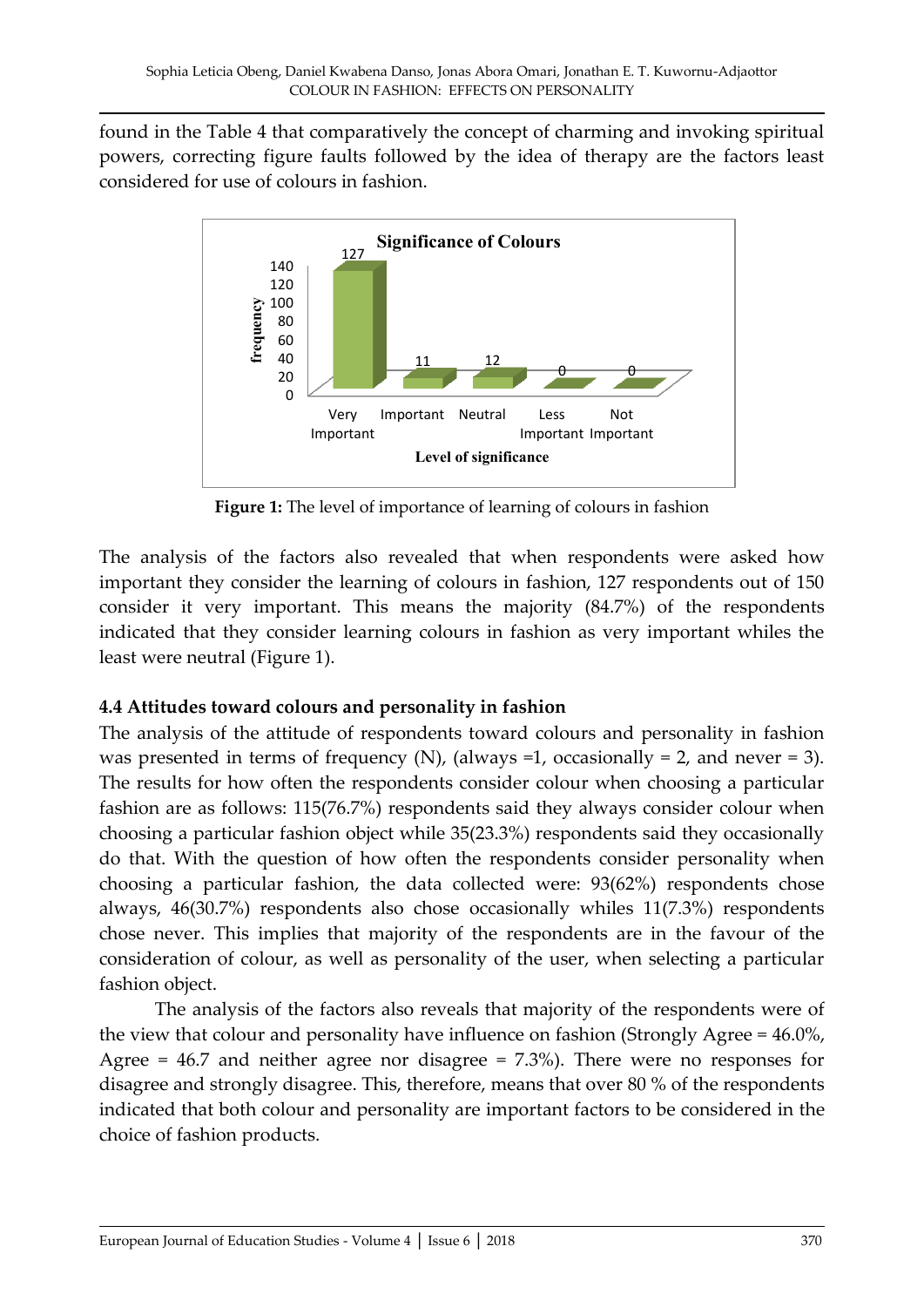| 4.5 Positive effects of colour on personalities in fashion |  |
|------------------------------------------------------------|--|
|------------------------------------------------------------|--|

| <b>Factors</b>                           | Yes |       | No       |      |
|------------------------------------------|-----|-------|----------|------|
|                                          | N   | $\%$  | N        | $\%$ |
| Helps to correct figure fault            | 105 | 70.0  | 45       | 30.0 |
| Enhances the aesthetic appeal of clothes | 139 | 92.7  | 11       | 7.3  |
| For enhancing self-image                 | 127 | 84.7  | 23       | 15.3 |
| For indicating ranks and classes         | 104 | 69.3  | 46       | 30.7 |
| For designing textiles                   | 139 | 92.7  | 11       | 7.3  |
| For interior decorations                 | 150 | 100.0 | $\Omega$ | 0.0  |
| For the celebration of particular events | 138 | 92.0  | 12       | 8.0  |
| For effective communication              | 139 | 92.7  |          | 7.3  |

**Table 5:** Positive Effects of Colour on Personalities

The results from the analysis of the factors responsible for the consideration of the positive effects of colour on personalities in fashion show that among all the factors surveyed, the respondents indicated over 50% level of agreement to all the statements that were used as the effects of colours on personalities in fashion (Table 5). That is over semi-quartile (1/2) of the responses by the respondents were Yes as shown in (Table 5). The highest agreement rate were found in statements such as for decoration (Yes =100%), enhances the aesthetic appeal of clothes, for designing textiles and for effective communication (Yes = 92.7% each). However, the lowest Yes response rate was found in the statement: for indicating ranks and classes (Yes =69.3%). This means that among the statements considered, the respondents were likely to have indicated that 'for indicating ranks and classes' is least positive effect of colour on personalities in fashion. From inferences, it can be said that the information here agrees with Pride and Ferrell's assertion that colour conveys information, identifies a product or a company, determines quality of a merchandise and much more (Pride & Ferrell, 2003).

#### **4.6 Negative effects of colour on personalities in fashion**

| <b>Tuble</b> 0. INCRUIVE CHECKS OF COLORE OIL PERSONALITIES  |     |      |          |      |  |
|--------------------------------------------------------------|-----|------|----------|------|--|
| <b>Statements</b>                                            | Yes |      |          | No   |  |
|                                                              | N   | $\%$ | N        | $\%$ |  |
| Some colours have effect on blood pressure                   | 48  | 32.0 | 102      | 68.0 |  |
| Some colours cause people to have low self-esteem            | 128 | 85.3 | 22       | 14.7 |  |
| Some colours make people lazy                                | 93  | 62.0 | 57       | 38.0 |  |
| Colours can cause a person to have a negative mood           | 150 | 100  | 0        | 0.0  |  |
| Some colours absorb more heat into a wearer's body and cause | 150 | 100  | $\theta$ | 0.0  |  |
| the person to grow weaker                                    |     |      |          |      |  |

**Table 6:** Negative effects of colour on personalities

From the data collected on the negative effects of colour on personalities in fashion, Table 6 presents that 48(32%) respondents said Yes whiles 102(68%) respondents said No on the view that some colours have effect on blood pressure. One hundred and twenty-five 125(85.3%) respondents said that some colours cause low self-esteem. For the case of some colours influencing people to be lazy, 93(62%) respondents answered Yes whiles 57(38%) answered No. On the statements that colours can cause a person to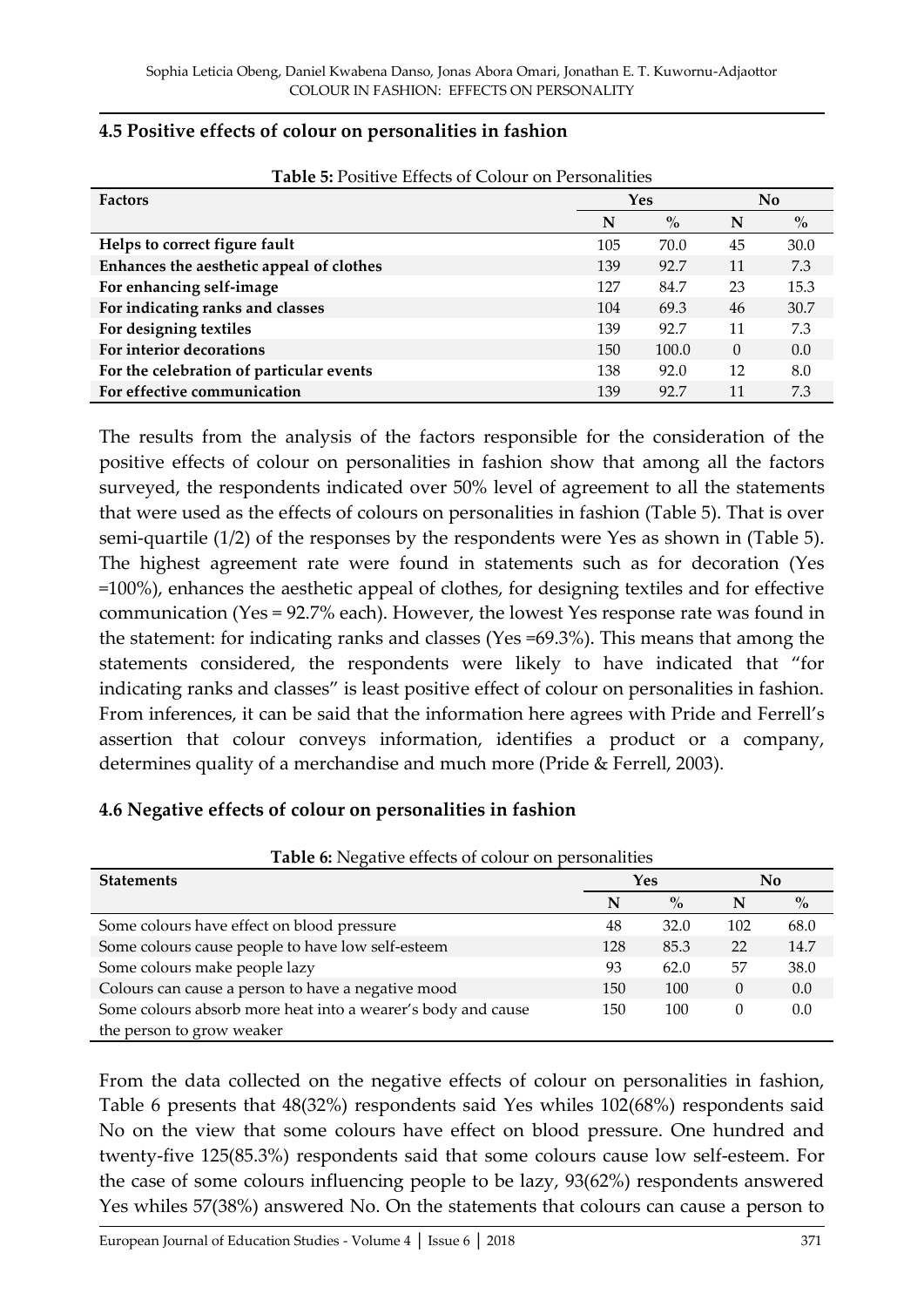have a negative mood and some colours absorb more heat into a wearer body and cause a person to grow weaker, they all responded Yes 150(100%). From the analysis of the statements on the negative effects of colours on personalities in fashion, the respondents indicated that the highest ranking effects among the statements are colours can cause a person to have a negative mood and some colours absorb more heat into a wearer's body and cause the person to grow weaker (Yes = 100%), while least ranked negative effect was some colours have effect on blood pressure (Yes = 32.0%). This is shown in Table 6. From the Table 6, the higher the Yes value in percentage form, the more negative effect that statement has on personalities in fashion and vice versa.

#### **4.7 Suggestions to help people choose the right colours for fashion products**

According to the survey, some of the suggestions that were stated by the respondents in order to help people choose right coloured fashion products for use are: Customers or users should communicate with the designers to help choose colours that suit them; there is the need to teach more colours in schools; factors such as occasion, age, time, and weather should be considered for the selection of fashion goods; public education about colours and their meanings and what they stand for must be given to people; designers should be more open to the general public to help wearers to approach them for selection of appropriate colours for use; people should be educated on the importance of colours correctly; customers should be able to know and appreciate colours and be able to differentiate them; designers should learn more about colours; there should be education on how people should choose colours; colour must match the occasion; and additionally, wearers should avoid the use of too bright colours that may draw people's attention whenever they are at particular places.

# **5. Conclusions and Recommendations**

# **5.1 Conclusions**

The purpose of this study is to determine the effects of colour in fashion on personality; to find out respondents' knowledge on colours they wear; to identify ways in which colour is used in fashion; to find out positive and negative effects of coloured fashion objects on selected personalities in the Ghanaian community and to provide means of enhancing the effective use of colour by personalities in Ghana with regards to fashion design objects.

In order to achieve this, the researcher identified respondents' knowledge in colours. It was found out that most (76.7%) of the respondents always considered colours for their clothes selection, (23.3%) of the respondents occasionally considered colours for their clothes selection. Also, all (100%) the respondents showed that they understand meaning and impact of colours in fashion, while in terms of knowledge ranking on colour, report showed that (62.0%) of the respondent were ranked high, (30.7%) of them were ranked moderate and (7.3%) of the respondents were ranked low.

Again, the researcher investigated how the colours were used in fashion on respondents and it was found out that those factors with high ranking the idea of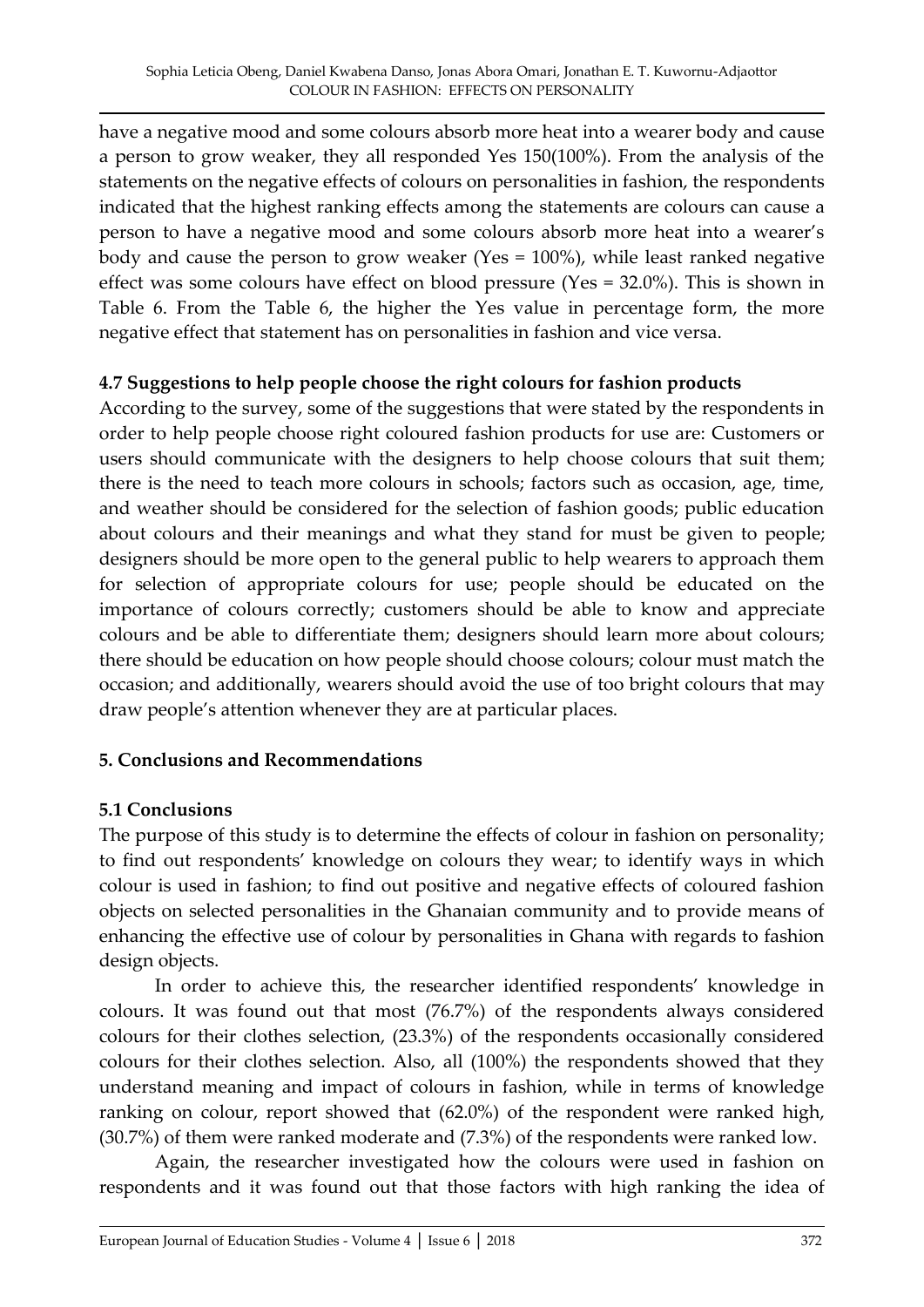attraction is the most outstanding factors that respondents consider for the use of colours in fashion. This factor is followed by identification purpose, creation of illusion and for symbolism which are also on the same level in terms of ranking. Comparatively, the concept of charming and invoking spiritual powers, correcting figure faults followed by the idea of therapy are the factors least considered for use of colours in fashion.

The analysis of the statements responsible for the negative effects of colours on personalities in fashion shows that respondents indicated that the highest ranking effects among the statements are colours can cause a person to have a negative mood (Yes =100%) and some colours absorb more heat into a wearer's body and cause the person to grow weaker (Yes = 100%), while least ranked negative effect was some colours have effect on blood pressure (Yes = 32.0%).

Finally, according to the survey, some of the suggestions that were stated by the respondents to help people choose right coloured fashion products for use are: Customers should communicate with designers to help choose appropriate colours for use; there is the need to teach more about colours in schools; religious bodies should teach more about colours used in their worship for more effective positive impact on personalities; colour must match the occasion; and avoid using too bright colours that may draw people's attention whenever the user is around.

#### **5.2 Recommendations**

Based on the findings and the results of the research, the researchers recommend that policy makers in fashion should make good use of this research report to aid in the design of good intervention measures and policies that could enhance colour choice and selection in the fashion industry. The research document should also serve as manual for individuals and resource persons in especially apprenticeship units and other sectors of education to adapt and implement good practices that must be used by teachers and fashion designers in order to improve upon choice of colours for more positive effects in the fashion industry.

Symposiums and talk shows should be organized to draw more attention on knowledge of colours, their proper uses, and how they can affect people's personalities. Also, before anyone will be admitted into a fashion institution or gain employment into a fashion industry, that fellow must be tested on colours.

In order to reduce high blood pressure, doctors should advise their patient to avoid the use of red (warm colours) but rather they should use blue (cool colours) to reduce the high blood flow.

In order to increase productivity at work places, the employers should use colours that will motivate workers to work and should also paint the working premises with colours that, comparatively, prevent laziness.

As safety measures for farmers and hunters the Ministry of Agriculture in Ghana should advise hunters and farmers to wear green colours when going to the bush for protection.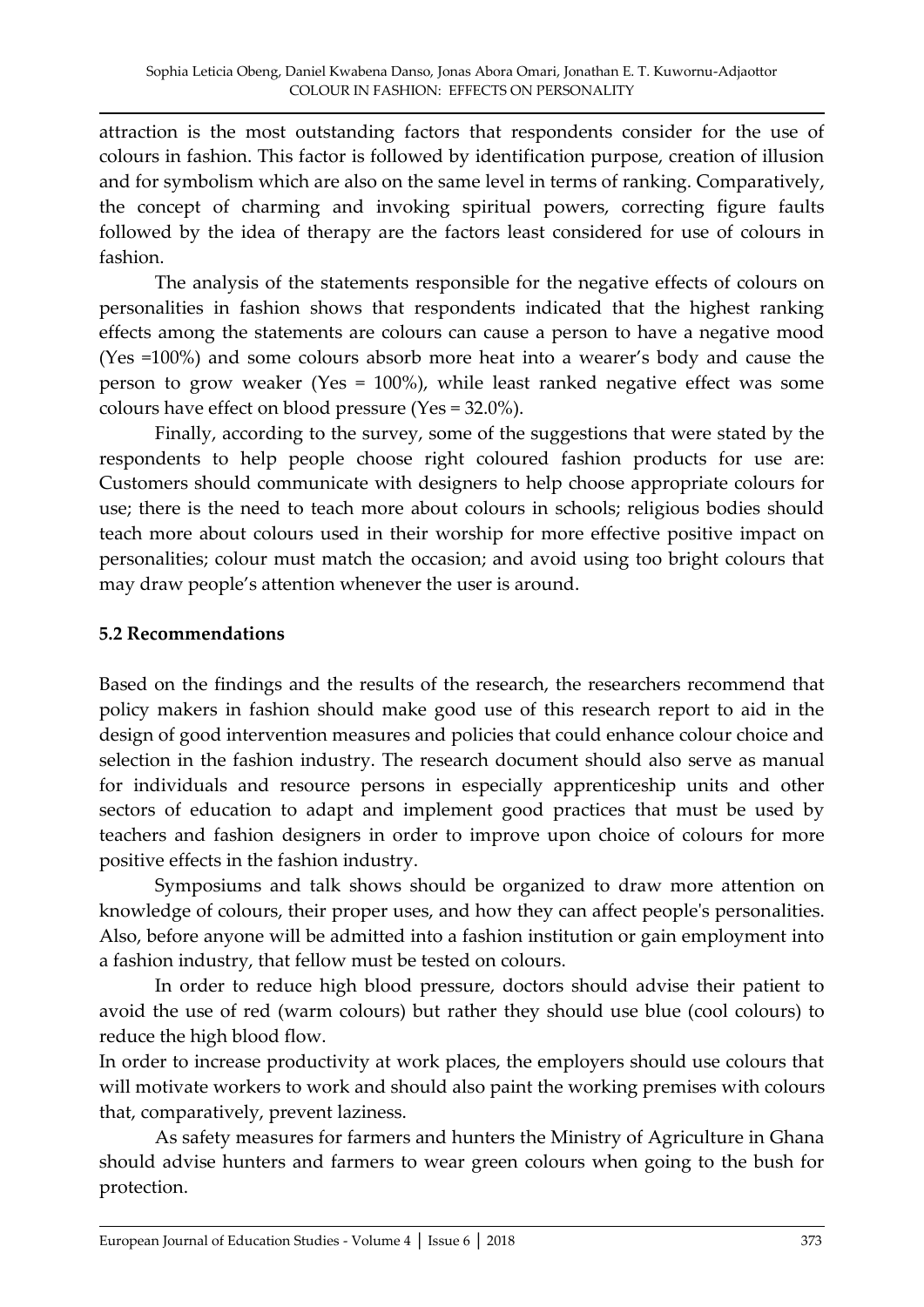Furthermore, researchers in future can increase the sample size and extend the exercise to include the whole of Ghana.

#### **References**

- 1. Baldwin, M. W. & Meunier, J. (1999). The cued activation of attachment rational schemas. Social cognition, 17. 209-227.
- 2. Bell, J. (2012). Doing your research project ( $5<sup>th</sup>$  ed.). England: Open University Press.
- 3. Bell, S. (2004). Elements of visual design in the landscape. New York: Taylor & Francis.
- 4. Bennett, M. J. (1991). American cultural patterns: A cross-cultural perspective. London: Intercultural Press.
- 5. Birren, F. (1956). Selling colour to people. New York: University Books.
- 6. Buss, D. (1995). Colour and psychology. American Psychologist, 44(4), 636-638.
- 7. Cumming, V. (2004). Understanding Fashion History: "Introduction", 312–13. Costume & Fashion Press, [ISBN 0-89676-253-X.](http://en.wikipedia.org/wiki/Special:BookSources/089676253X)
- 8. D'Andrade, E. & Egan, F. (1974). Colors of emotion. [www.Scribdcom/doc/216152683/ Andrade.](http://www.scribdcom/doc/216152683/%20Andrade) Retrieved April 10, 2013.
- 9. Diamond, J. & Diamond, E. (2007). Fashion, apparel, accessories, and home furnishing. Library of Congress Cataloging-in-Publication. Retrieved March 5, 2007.
- 10. Elliot, A. J. & Maier, M. A. (2007). The effect of colour on conscious and unconscious cognition. Repository.cmu.edu/cgi/viewcontent. Retrieved June 3, 2008
- 11. Elliot, A. J., & Niesta, D. (2008). The colour red influences men's perception of attractiveness. psycpost. [www.psych.rochester.edu/people.](http://www.psych.rochester.edu/people) Retrieved June 3, 2008.
- 12. Evard, K. & Aurier, T. (1996). Fashion involvement of affluent female consumers. [www.etd.isu.edu/./mcfatter-thesispdf.](http://www.etd.isu.edu/mcfatter-thesispdf) Retrieved April 10, 2013.
- 13. Fashion news (2012). [http://www.wwd.com/fashion.news. Retrieved March 29,](http://www.wwd.com/fashion.news.%20Retrieved%20March%2029) 2012.
- 14. Gage, J. (1993) & (1999). Color and meaning: Art, science, and symbolism. California: Unity of California Press.
- 15. Gérard, L, Gautier, H., Jappé J, & Vavasseur, A. (1993). Modulation of the blue light response. Physiologia Plantarum 88:453-459.
- 16. Gosling, J., Crooker, N., Kahler, S., Geophys, J., Vasquez, B. & Biernate, H. (2002). Journal of personality and social psychology. Vol. 82.
- 17. Jones, J, & Sue, A. (2011). Fashion Design. City Road, London: Laurence King Publishing.
- 18. Kandinski, V. O. (2004). Duhovnom u umetnosti. Beograd: Esotheria.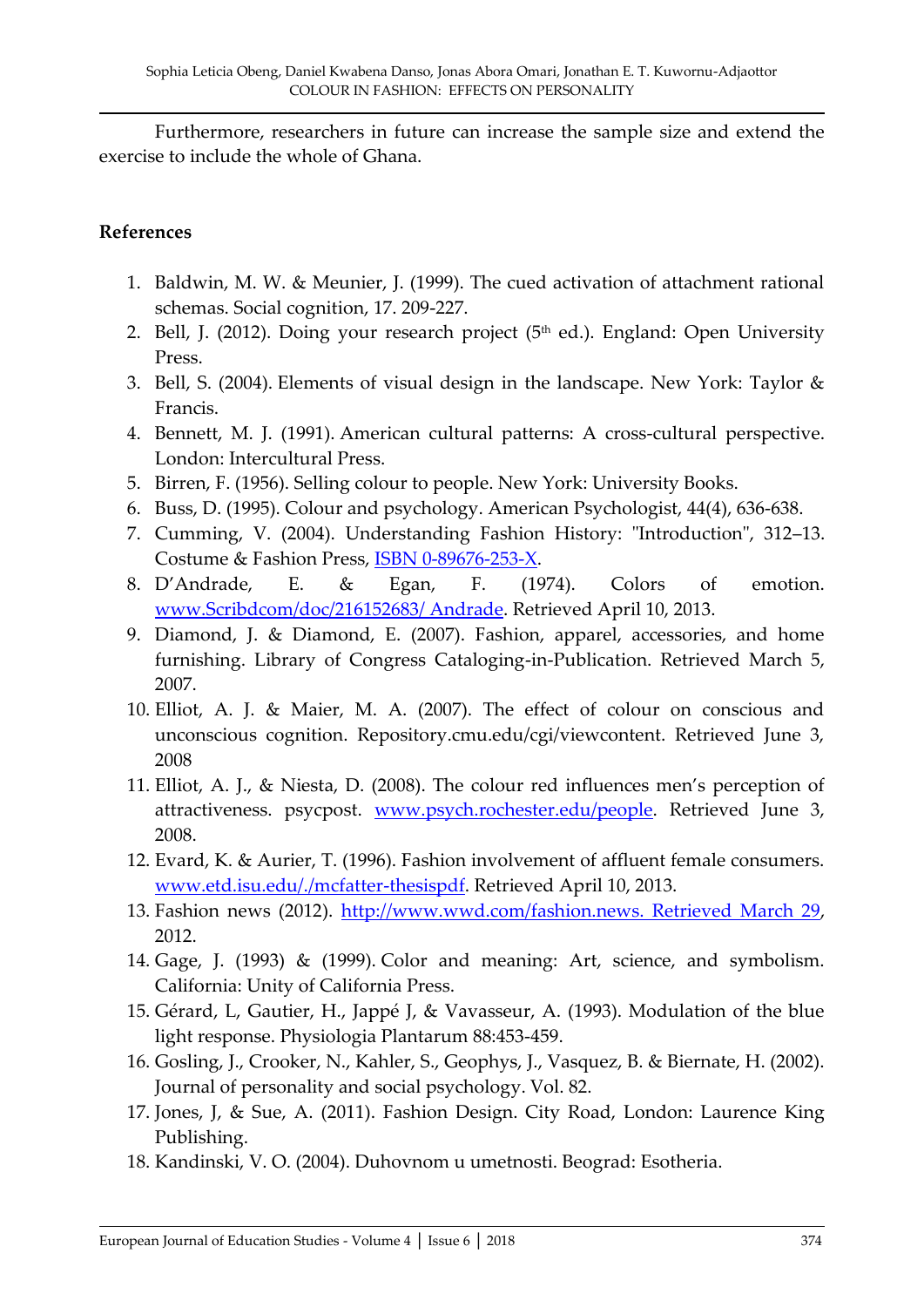- 19. Kandinsky, W. (1994). Kandinsky's complete writings on art. Singapore: Da Capo Press.
- 20. Kuschel, E., Foster, G. & Denzler, S. (2010). The effect colour on conscious and unconcious cognition repository. www.cmu.edu/cgi/viewcontent.cgi?artic=10798content. Retrieved November 7, 2012
- 21. Lang, J. P. (1989). Dictionary of the liturgy. New York: Catholic Book Publishing Company.
- 22. Lange, R, & Rentfrow, J. (2007). Colour and personality: Strong's interest inventory and Cattell's 16PF.
- 23. Luscher, M. (1971). The Luscher colour test. Boston: Houghton Mifflin.
- 24. Mahnke, F. H. (1996). Color, environment & human response. Publication ISBN 10: 047126672 ISBN: 13 978-0471286677.
- 25. Maier, M. A., Elliot, A. J. & Lichtenfeld, S. (2008). Effect of colour. Repub.eur.n/pub/22661/effect of colour. Retrieved November 7, 2008.
- 26. Mehta, R & Zhu, R. J. (2009). Blue or red exploring and effect of colour on cognition task performances. Science 323,5918,1226-1229.Clink.
- 27. Meyers-Levy, J, & Peracchio, L. A. (1995). 'Understanding the effects of colours: How the correspondence between available and required resources affects attitudes,' *Journal of consumer research*, 22 (September), 121-138.
- 28. Nellis, C. (2010). Fashion industry and History. [http://www.wwd.com/fashion](http://www.wwd.com/fashion-news.%20Retrieved%20March%2029)[news. Retrieved March 29,](http://www.wwd.com/fashion-news.%20Retrieved%20March%2029) 2010.
- 29. O'Cass, A. (2000). The effect of fashion involvement on shopping behaviours. http:/[/www.anzmac.org/conferenceachive/2.](http://www.anzmac.org/conferenceachive/2) Retrieved September 10, 2012.
- 30. Palmer, S. E. & Schloss, K. (2010). An ecological valence theory of colour preferences: Proceedings of the National Academy of Sciences, 107, 8882 (PDF).
- 31. Peterson, B. (2004). Cultural intelligence: A guide to working with people from other cultures. Boston, USA: Intercultural Press Inc.
- 32. Pride, W. & Ferrell, O. C. (2003). Marketing: Concepts and strategies (12 ed.). Boston: Houghton Mifflin.
- 33. Punch, K. F. (2005). Introduction to social research: Quantitative and qualitative approaches (2nd ed.). London: Sage Publications.
- 34. Smederevac, S., Mitrovic, D., Colovic, P. & Nikolasevic, P. (2006). Personality, psychology and measurement: A journal of interpersonal violence. Belgrade, Serbia: Novi Sad Publication.
- 35. Terwogt, M. M. & Hoeksma, J. B. (1995). Colours and emotions: Preferences and combinations. The journal of general psychology. Vol. 122 (1).
- 36. The Anglican Church (1996). 1997 Anglican Lectionary. Kumasi: Catholic Press.
- 37. Valdez, P. & Mehrabian, A. (1994). Effects of colour on emotions. 123(4) 394-409.
- 38. Wilson, T. D., Centrebar, D. B., Kermer, D. A., & Gilbert, D. T. (2005). The pleasures of uncertainty: Prolonging positive moods in ways people do not anticipate. Journal of personality and social psychology, 88(1), 5.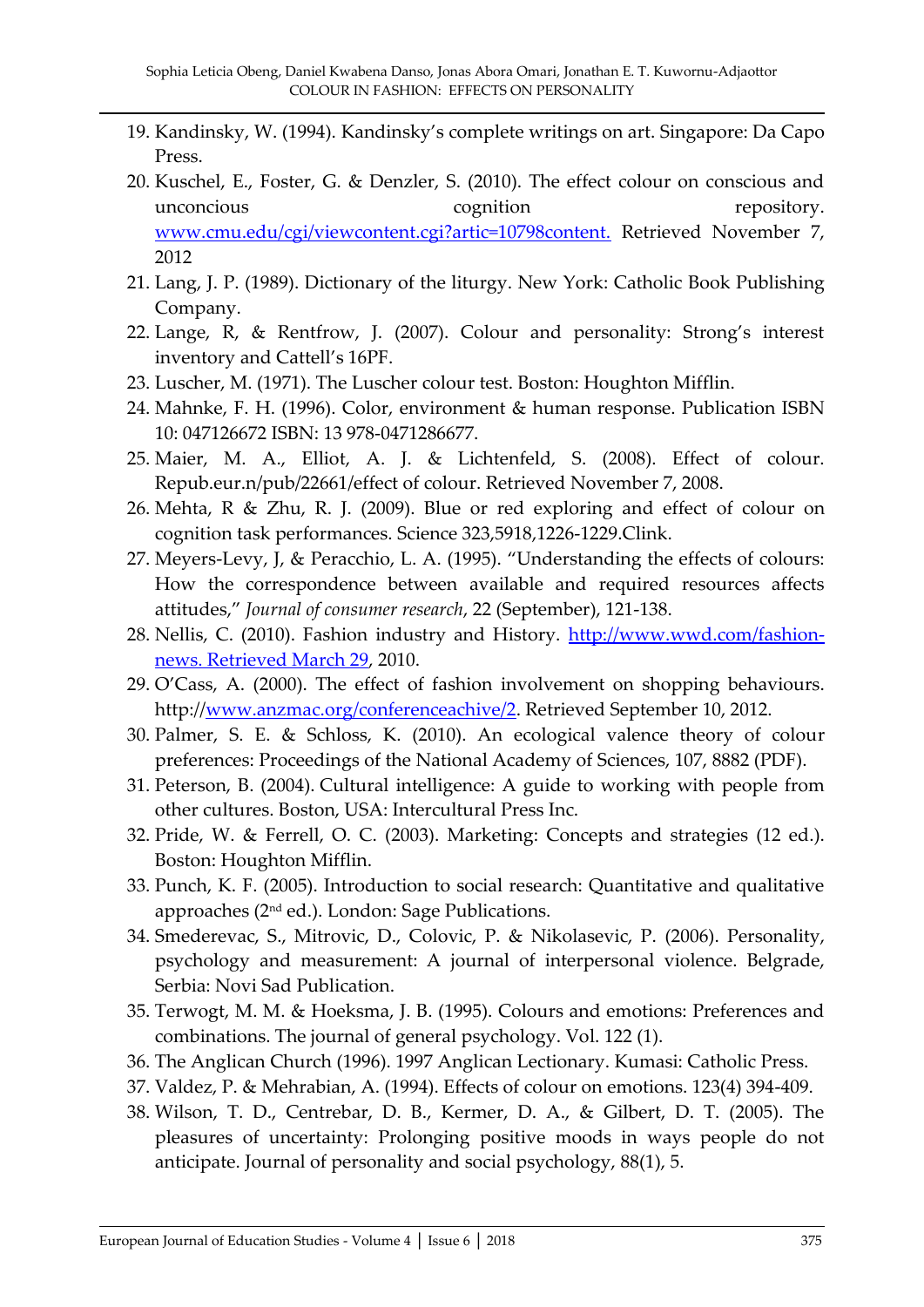- 39. Wilson, T. D., Centrebar, D. B., Kerwer, D. A, & Gilbert, D. T. (2005). Journal of personality and social psychology 88; 5-21.
- 40. Zentner, J. (2001). Therapy for kids and adolescents. [http://www.jodizentner.com.](http://www.jodizentner.com/) Retrieved April 10, 2013.
- 41. Zuckerman, M. (1991). Psychobiology of personality. Cambridge: Cambridge University Press.